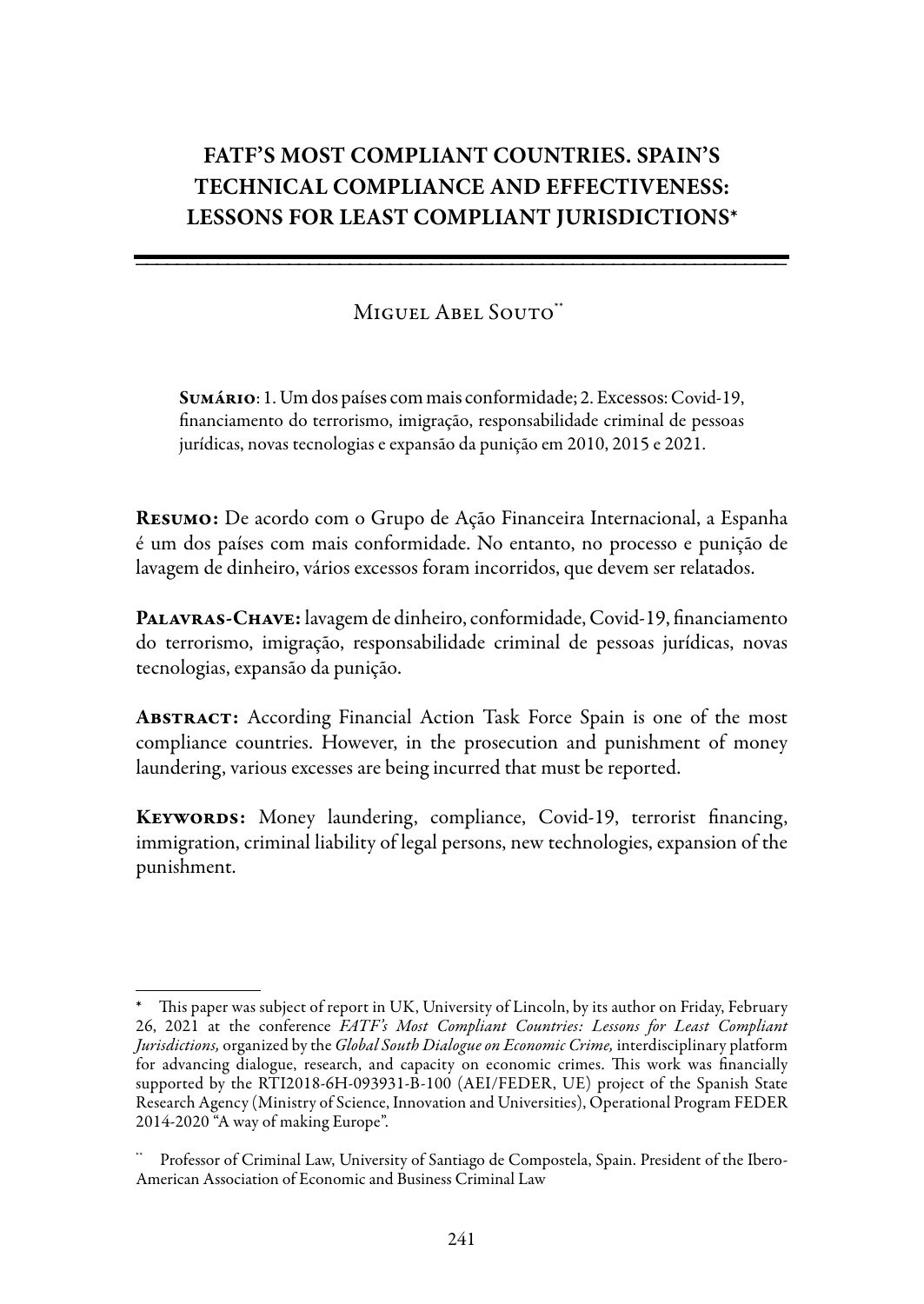1.

First of all according to the Financial Action Task Force 11 immediate outcomes represent an effective anti-money laundering and counter-terrorist financing system, but as professor Faria Costa says money laundering is a hot topic since the  $90s^1$ . Spain "achieved high or substantial levels of effectiveness on10 of the 11 key areas"<sup>2</sup>: high level of effectiveness on financial intelligence and relevant information appropriately used by authorities (immediate outcome 6), moderate level of effectiveness on prevention on terrorist funds and non-profit organizations abuse (immediate outcome 10), and substantial levels of effectiveness on combating money laundering and terrorist financing risks (immediate outcome 1), international cooperation (immediate outcome 2), appropriate supervision (immediate outcome 3), preventive measures and report of suspicious transactions (immediate outcome 4), legal persons $^3$  and their beneficial ownership (immediate outcome 5), investigation of money laundering and prosecution and sanction of offenders (immediate outcome 7), confiscation (immediate outcome 8), investigation, prosecution and sanction of terrorist financing (immediate outcome 9), and prevention on proliferation of weapons of mass destruction (immediate outcome 11). In conclusion, Spain is one of the most compliant countries<sup>4</sup>. However, according to professor FARIA COSTA, compliance programs represent many problems for classical criminal law focused on the protection of legal interests $^{\rm 5}.$ 

Secondly, the main money laundering risks in Spain related to the activities of criminal organizations from the Campo de Gibraltar area, North

<sup>1</sup> José de Faria Costa, "El blanqueo de capitales. (Algunas reflexiones a la luz del Derecho penal y de la política criminal)", in *Hacia un Derecho penal económico europeo. Jornadas en honor al professor Klaus Tiedemann* (Madrid: Boletín Oficial del Estado, 1995), 656.

<sup>2</sup> FATF, *Annual report 2019-2020,* accessed June 2021, http://www.fatf-gafi.org, 32.

<sup>3</sup> Miguel Abel Souto, "Algunas discordancias legislativas sobre la responsabilidad criminal de las personas jurídicas en el Código penal español", *Revista General de Derecho Penal* 35 (2021): 1-62.

<sup>4</sup> FATF, *Consolidated assessment ranting,* updated 18 February 2021, http://www.fatf-gafi.org.

<sup>5</sup> José de Faria Costa, "Um olhar descentrado e crítico sobre 'cousas' que gravitam em torno do direito penal económico (v.g. programa de compliance e branqueamento de capitais)", in *VI congreso international sobre prevención y represión del blanqueo de dinero*, ed. Miguel Abel Souto and Nielson Sánchez Stewart (Valencia: Tirant lo Blanch, 2019), 563.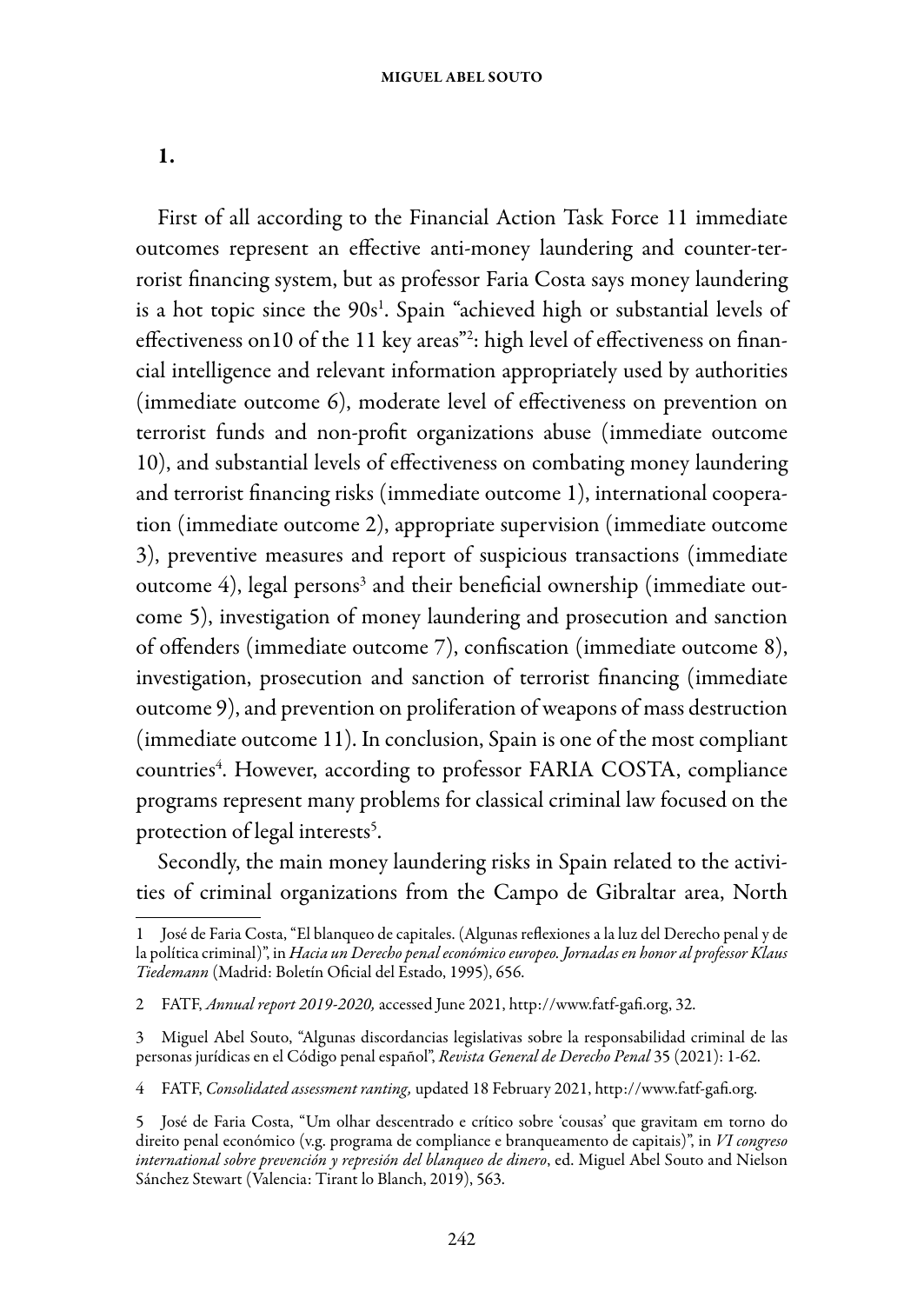Africa, Latin America and the former Soviet Union involved in drug crimes, tax and customs offences, counterfeiting and human trafficking, Islamic terrorist groups, returning foreign terrorist fighters, abuse of non-profit organizations and providing funds for terrorism. Lawyers and the real estate sector remain vulnerable to money laundering, while the money or value transfer services sector improved<sup>6</sup>.

In addition, the penal reform of June 22, 2010 introduced in Spain the criminal liability of legal persons and incorporated money laundering, together with other crimes, to this innovative model of criminal responsibility provided in article 31 bis of the Criminal Code. Soon after, Organic Law 1/2015, of March 30, modified the regulation of criminal liability of legal persons7 "to deal with the fact that certain state-owned enterprises were exempt from criminal liability"<sup>8</sup>.

Finally, the new wording provided by Royal Decree-Law 11/2018 to Article 4.4 of Law 10/2010 warns about the need to identify the real owners of legal persons, considering as such those who own more than 25% of the capital or voting rights or who control them by other means and in trusts or corporations, the settlors, trustees, protectors, beneficiaries as well as those who control them, in addition to enforcing a registration and a declaration of the real owners<sup>9</sup>. Spain also created a National Registry of Foundations that centralises information on associations

<sup>6</sup> FATF, *Anti-money laundering and counter-terrorist financing measures. Spain. Follow-up assessment, December 2019*, accessed June 2021, http://www.fatf-gafi.org, 4.

<sup>7</sup> Miguel Abel Souto, "Expanding the crime of money laundering and countermeasures against global terrorism", in *Eighth Session of the International Forum on Crime and Criminal Law in the Global Era* (Beijing), *Lex Russica*, 121, no.12 (2016): 125-132; Miguel Abel Souto, "Criminal responsibility of legal persons and money laundering", *The 19th World Congress of the International Society of Criminology* (Doha: 2019); Miguel Abel Souto, "Admission of guilt in economic crimes, money laundering and criminal responsibility of legal persons", *XVII international research to practice conference Kovalyov readings. Legal reconciliation: compromise or concession?* (Yekaterinburg: February 13, 2020), *Advances in Social Science, Education and Humanities Research* 420 (2020): 14-18.

<sup>8</sup> FATF, *Anti-money laundering and counter-terrorist financing measures. Spain. 1<sup>st</sup> Regular Followup Report & Technical Compliance Re-Rating, March 2018*, accessed June 2021, http://www.fatf-gafi. org, 7.

<sup>9</sup> Miguel Abel Souto, "El blanqueo de dinero, la responsabilidad criminal de las personas jurídicas y la titularidad real según la Directiva 843/2018 y el Real Decreto- Ley 11/2018, *VII congreso sobre prevención y represión del blanqueo de dinero*, ed. Miguel Abel Souto, José Manuel Lorenzo Salgado and Nielson Sánchez Stewart (Valencia: Tirant lo Blanch, 2020), 267.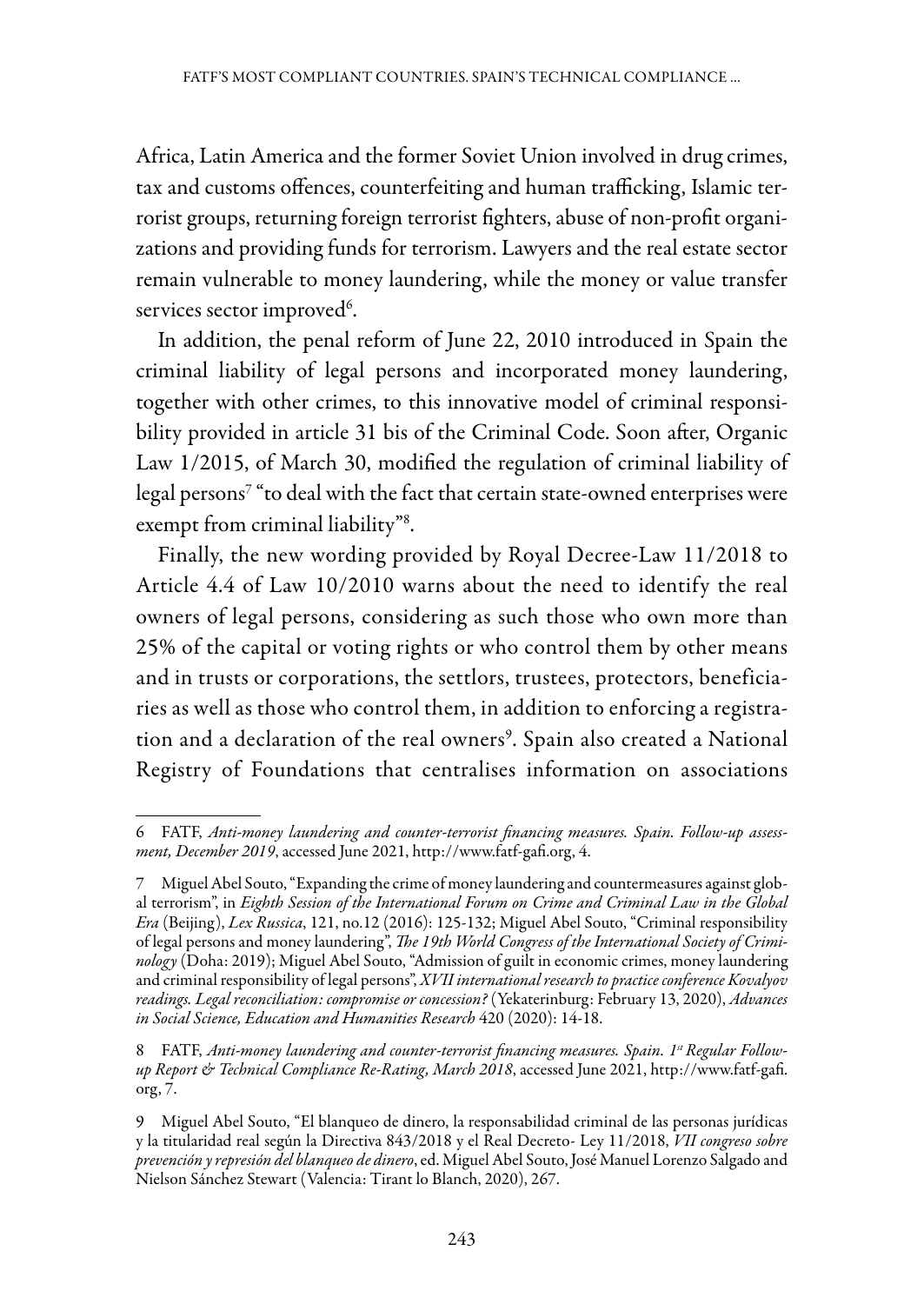and foundations and provided some guidances to the foundations<sup>10</sup> and  $t$ rusts $^{11}$ .

Obviously it is necessary to sanction money laundering. However, in the prosecution and punishment of money laundering, various excesses are being incurred that must be reported. These excesses, as professor Faria Costa says, erode externally and internally the State<sup>12</sup>.

### 2.

Regarding Covid-19 and money laundering, first of all, according to the dictionary of the Royal Academy of the Spanish Language "epidemic" is an "evil or damage that spreads" and the academic dictionary defines the "pandemic" as an epidemic "that extends to many countries"13, so it can be stated that money laundering, like Covid-19, constitutes a pandemic, a scourge that affects the whole world and that without a doubt must be combated.

Secondly, the world economy has been very affected by Covid-19, which generates a great destruction of jobs and a huge decrease in the exchange of products, goods and services, leading to a deep economic crisis. In the same sense, money laundering unquestionably damages or endangers the state and international socio-economic order $14$ .

<sup>10</sup> SEPBLAC, *Guía orientativa para los organismos que deben velar para que fundaciones y asociaciones nos sean utilizadas para el blanqueo de capitales o la financiación del terrorismo, Junio de 2015*, accessed June 2021, http://www.sepblac.es, 1-5.

<sup>11</sup> SEPBLAC*, Guía de cumplimiento de las obligaciones de diligencia debida en relación con los fideicomisos anglosajones (trusts) y otros instrumentos jurídicos similares, Marzo de 2019*, accessed June 2021, http://www.sepblac.es, 1-6.

<sup>12</sup> Faria, "Un olhar", 563.

<sup>13</sup> Real Academia Española, *Diccionario de la Lengua Española* (2020)*,* accessed June 2021, http:// dle.rae.es.

<sup>14</sup> Miguel Abel Souto, *El delito de blanqueo en el Código penal español* (Barcelona: Bosch, 2005); Miguel Abel Souto, "El blanqueo de dinero como innovador instrumento de control económico y social", *Revista Cuatrimestral Europea sobre Prevención y Represión del Blanqueo de Dinero,* no. 1 (2014): 11-65.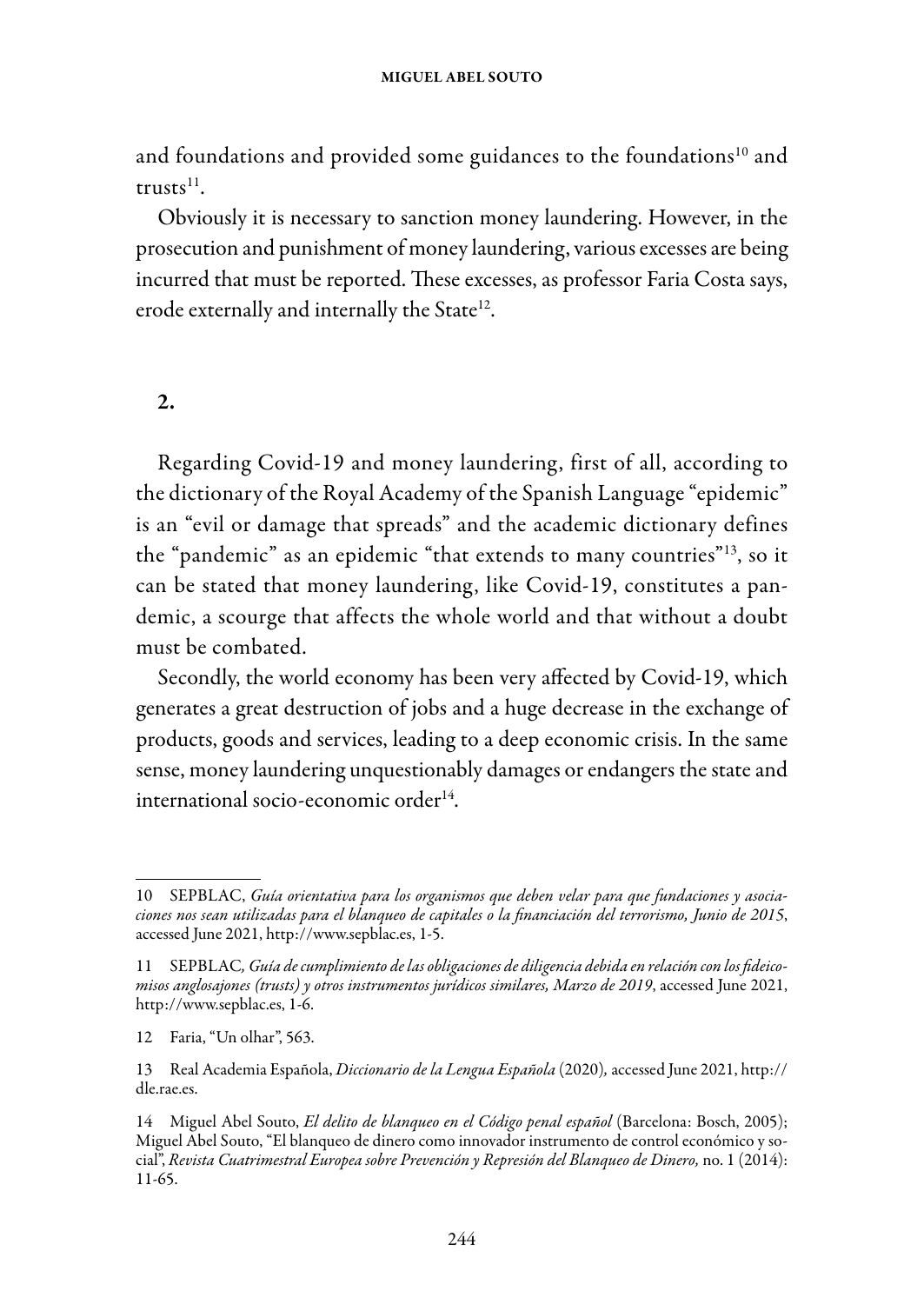Thirdly, both money laundering<sup>15</sup> and Covid-19 are global phenomena, requiring global responses, so isolated state initiatives are doomed to failure<sup>16</sup>.

Fourthly, as in Covid-19 it is preferable to avoid contagion than to cure the disease, so it is also better to prevent money laundering than to punish it, therefore the various states approve, in addition to criminal regulations, administrative prevention measures, in accordance with the consideration of criminal law as the last ratio.

Last but not least, INTERPOL<sup>17</sup> warns, in its guidelines for law enforcement agencies, that the Covid-19 pandemic has increased cybercrime, especially frauds of medical products needed to combat it or other online frauds (because the criminal is going to look for the victim in cyberspace since they no longer find her on the street), and according GAFILAT<sup>18</sup> governments must allocate large sums of money to face the pandemic with fast and flexible procedures "which translates into greater risk of corruption". Most of the profits from these crimes are laundered. Also increased with Covid-19 job offers to potential money launderers, malicious or reckless, through emails that promise easy work at home by providing a bank account to make transfers or helping alleged philanthropic associations, African orphans or millionaire widows to manage their assets.

But, in the prosecution and punishment of money laundering, various excesses are being incurred, because as professor Faria Costa said the "minimum values that make us democratic communities"19 must be respected.

In this sense, the International Society of Criminology made, on April 1, 2020, an urgent request to governments to reduce the overcrowding in prisons, due to the "imminent risk of infection", especially considering that a

19 Faria, "El blanqueo", 676.

<sup>15</sup> Faria, "El blanqueo", 662, 663 and 675.

<sup>16</sup> Miguel Abel Souto, *El blanqueo de dinero en la normativa internacional: especial referencia a los aspectos penales* (Santiago: Universidad de Santiago de Compostela, 2002); Miguel Abel Souto, *Normativa internacional sobre el blanqueo de dinero y su recepción en el Ordenamieno penal español* (Montevideo/Buenos Aires/Madrid: B de F, 2020).

<sup>17</sup> INTERPOL, *COVID-19 pandemic*. *Guidelines for law enforcement, 26 March 2020,* accessed June 2021, http://www.interpol.int, 14-16.

<sup>18</sup> GAFILAT, *Statement on aCOVID-19 and its associated ML and FT risks, 8 April 2020, accessed* June 2021, http://www.gafilat.org, 3.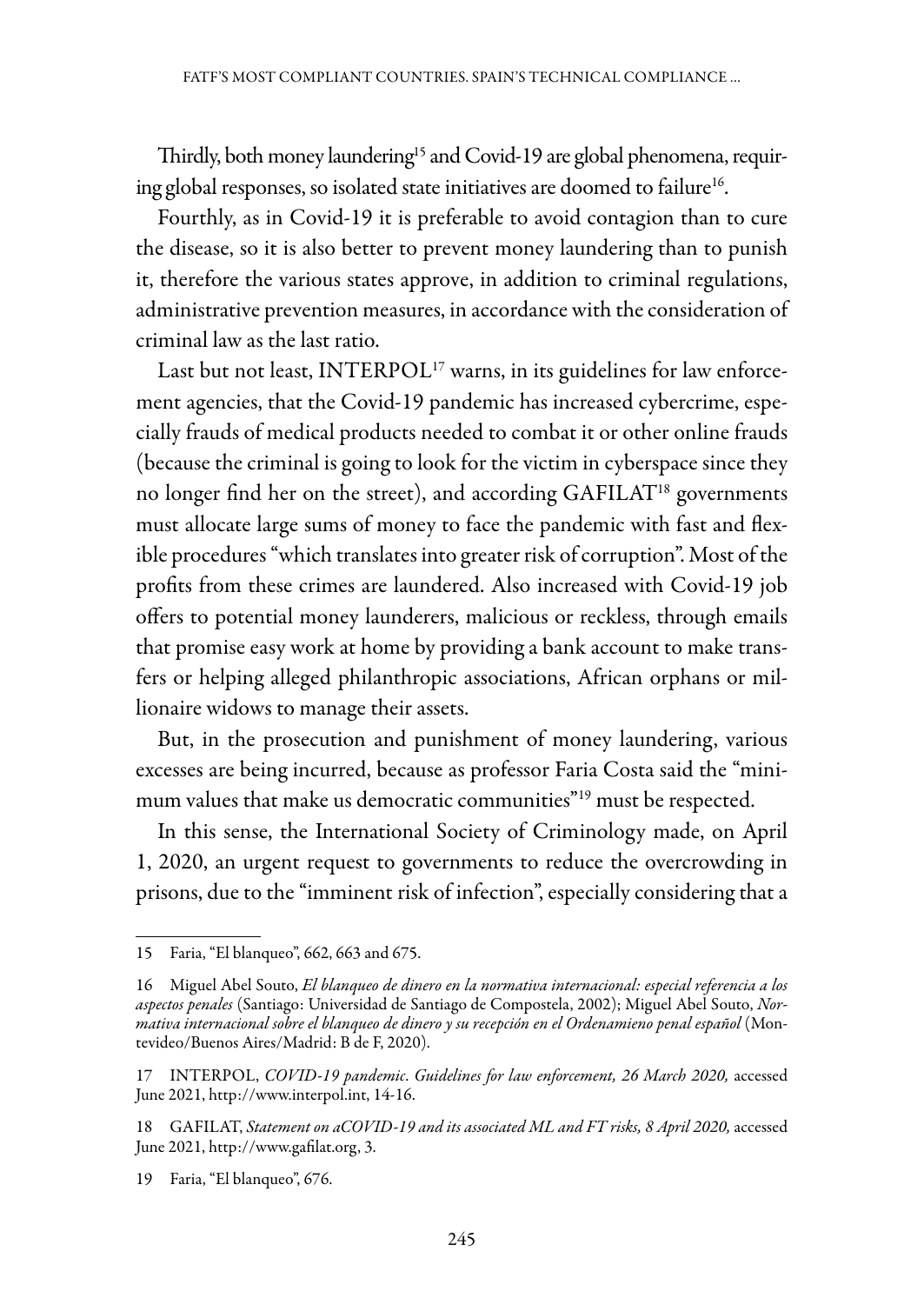high percentage of the prisoners have not yet been convicted<sup>20</sup>, a very important fact in relation to money laundering due to the evident disproportion, greater than in other crimes, between persons arrested or provisional prisoners and those who finally are sentenced for money laundering<sup>21</sup>.

A second excess that many countries have incurred is the confusion between money laundering and terrorist financing<sup>22</sup>. Terribly terrorism is escalating around the world. After the terroristic acts in Paris and Brussels in 2015 there were "about 900 attacks in Iraq and Syria during the first quarter of 2016"23.

In 2017 Paris and London have once again become tragic protagonists, in addition to Nice, Manchester, Berlin, Stockholm, the Ramblas in Barcelona and the Paseo de Cambrils. Although it might seem otherwise, in fact a Directive against terrorism was approved in 2017, the European Union is not the most affected region, but in other latitudes the fatalities are counted by hundreds, as in Afghanistan, Iraq, Syria, Somalia, Pakistan, Nigeria, Mali, Yemen, the Philippines, India or Egypt, with the last big attack, for the moment, with more than 300 dead in the Sinai.

In accordance with the resolution adopted by the General Assembly of United Nations on 1 July 2016 "any acts of terrorism are criminal and unjustifiable, regardless of their motivation, wherever, whenever and by whomsoever committed"<sup>24</sup>, because as HE says "are threatening innocents' lives,

<sup>20</sup> Emilio Viano, *The International Society of Criminology faced with the emergency posed by the Coronavirus pandemic* (Washington: International Society of Criminology, 2020), 1.

<sup>21</sup> Miguel Abel Souto, "Volumen mundial del blanqueo de dinero, evolución del delito en España y jurisprudencia reciente sobre las últimas modificaciones del Código penal", *Revista General del Derecho Penal,* no. 20 (2013): 1-33; Miguel Abel Souto, "Jurisprudencia penal reciente sobre el blanqueo de dinero, volumen del fenómeno y evolución del delito en España", in *IV congreso sobre prevención y represión del blanqueo de dinero,* ed. Miguel Abel Souto and Nielson Sánchez Stewart (Valencia: Tirant lo Blanch, 2014), 137-201 and 309-317.

<sup>22</sup> José Manuel Lorenzo Salgado, "El blanqueo de dinero procedente de los delitos descritos en los artículos 368 a 372 del CP y las nuevas tendencias de financiación del terrorismo advertidas por las Directivas de 2018", in *VII congreso sobre prevención y represión del blanqueo de dinero,* ed. Miguel Abel Souto, José Manuel Lorenzo Salgado and Nielson Sánchez Stewart (Valencia: Tirant lo Blanch, 2020), 439-457 and 555-557.

<sup>23</sup> Bingsong He, *Eighth Session of the International Forum on Crime and Criminal Law in the Global Era* (Beijing: 2016), 1.

<sup>24</sup> United Nations, *Resolution adopted by the General Assembly on 1 July 2016, The United Nations Global Counter-Terrorism Strategy Review*, A/RES/70/291,1.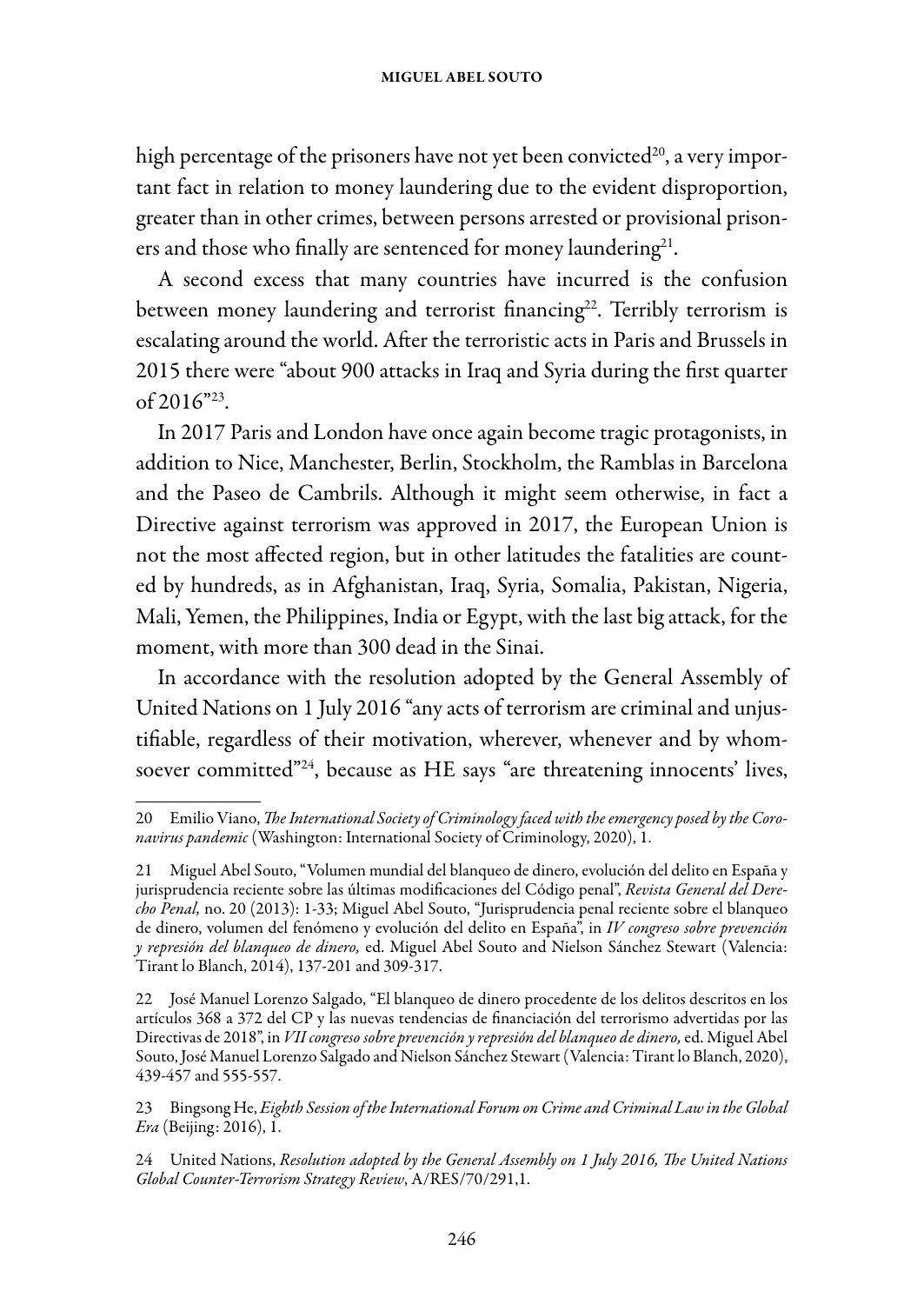infringing people's basic freedom and human dignity and threatening international peace and security seriously"25, but United Nations also remember that in the fight against terrorism is necessary to ensure the "respect for human rights for all and the rule of law"26.

Organic law 2/2015, also of March 30, introduces a new form of money laundering in article 576 of the Spanish Criminal Code, with a terrorist purpose, which distorts the legally protected interest by criminalization of money laundering, because it is not required that the goods used for terrorism are of illegal origin<sup>27</sup>.

However, "in the financing of terrorism, the wrongfulness of the conduct lies not in the source of the goods, but at the destination"28.

Terrorism financing and money laundering must not be confused to extend onto money laundering the exceptional and reinforced protection of the prevention of terrorism. In recent years under the pretext of pursuing terrorism has been expanded the prosecution of money laundering, but the fight against terrorism cannot become an excuse to control absolutely all citizens and to destroy the guarantees of the rule of law<sup>29</sup>.

Both human rights and the principles of legal certainty and proportionality prohibit criminalization, by connivance with terrorism, normal behaviour in a democratic society, because the reason of state can not prevail over the reason of  $law^{30}$ .

25 He, *Eighth Session,* 2.

27 Abel, "Expanding", 125-132; José Manuel Lorenzo Salgado, "El blanqueo de dinero procedente del narcotráfico, la protección del orden socioeconómico y la desnaturalización del bien jurídico en las modalidades de blanqueo con finalidad terrorista, introducidas por la Ley orgánica 2/2015, de 30 de marzo, por la que se modifica el Código penal", in *V congreso sobre prevención y represión del blanqueo de dinero,* ed. Miguel Abel Souto and Nielson Sánchez Stewart (Valencia: Tirant lo Blanch, 2018), 371-374.

28 José Luis González Cussac and Caty Vidales Rodríguez, "El nuevo delito de financiación del terrorismo", in *Financiación del terrorismo, blanqueo de capitales y secreto bancario*, ed. José Luis González Cussac (Valencia: Tirant lo Blanch, 2009), 194.

29 Juan Carlos Ferré Olivé, "Política criminal europea en materia de blanqueo de capitales y financiación del terrorismo", in González, *Financiación*, 164-165.

30 Grupo de Estudios de Política Criminal, "Manifiesto por una política criminal sobre terrorismo adaptada a los nuevos tiempos", in *Una propuesta de renovación de la política criminal sobre terrorismo* (Málaga: Gráficas Luis Mahave, 2013), 9, 11, 15 and 20.

<sup>26</sup> United Nations, *Resolution adopted by the General Assembly on 8 September 2006, The United Nations Global Counter-Terrorism Strategy,* A/RES/60/288, 9.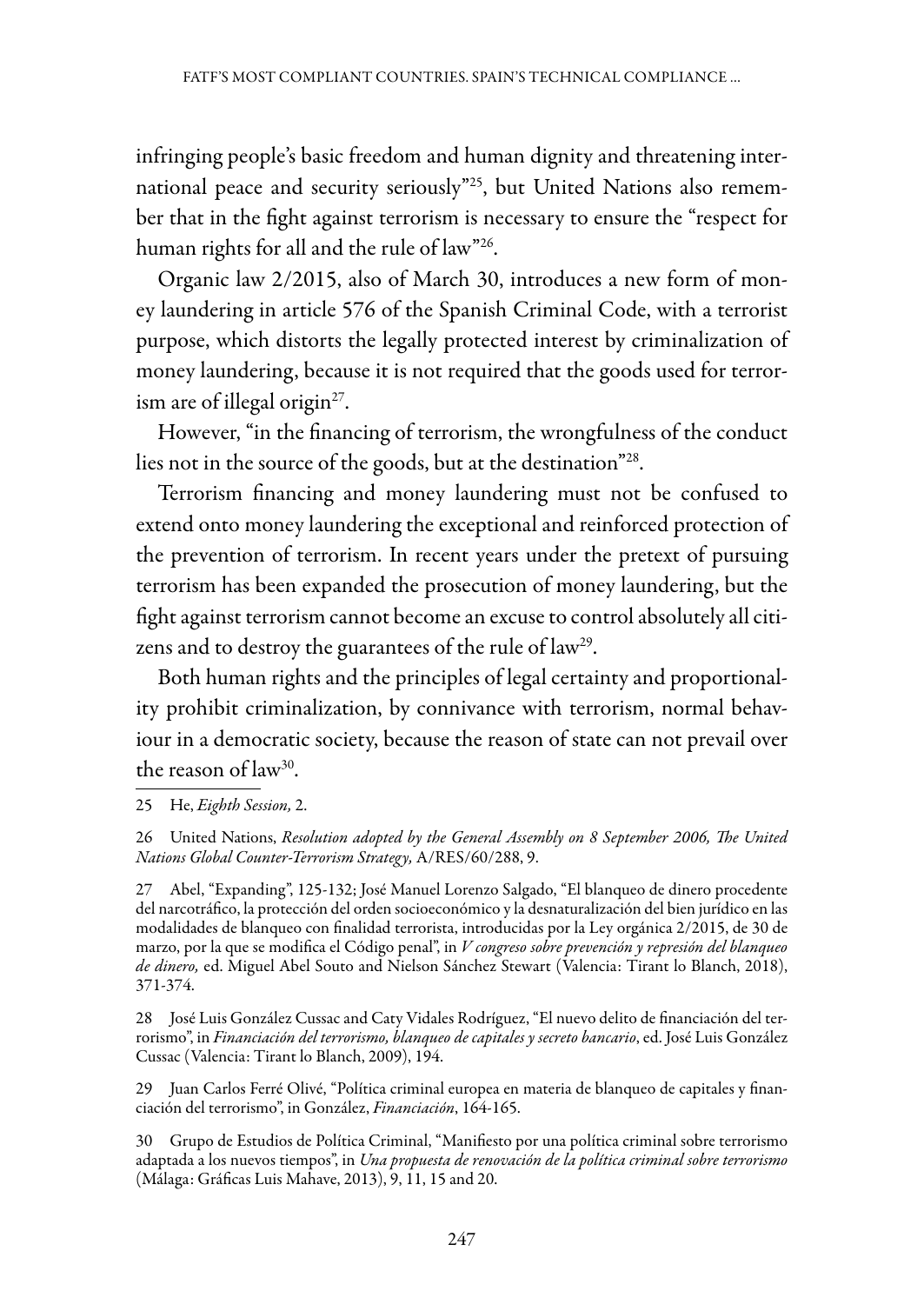#### miguel abel souto

A third excess that many countries have incurred is the confusion between money laundering, immigration and border control.

Regarding immigration, first of all, inhuman trafficking and illegal immigration $31$  are one of the most lucrative criminal phenomena $32$  and obviously they are connected with money laundering.

Secondly, the sector of foreign exchange and money remittance also are connected with money laundering. FATF devoted a special report in 2010 to the sector of foreign exchange and money remittance, which demonstrated with the use of various examples, voluntary or unconscious, laundering activities and warned the detection at low compared to the volume of suppliers<sup>33</sup>.

To illustrate this point there are several alternative delivery systems such as *hawala*34 or *hundi*, informal funds transfer without moving based on a trust relationship, voucher systems in China and East Asia or changing the black market peso used by immigrants to send money to their countries<sup>35</sup>.

Thirdly, the detection and monitoring of transboundary movements of cash, despite being one of the oldest techniques of money laundering, it still continues to increase its volume significantly<sup>36</sup>.

However, immigration and money laundering must not be confused to extend on immigration the exceptional and reinforced protection against money laundering. Border control cannot become an excuse to control absolutely all citizens and to destroy the guarantees of the rule of law.

In conclusion, both human rights and the principle of proportionality also prohibit criminalization, by connivance with immigration, normal

36 FATF*, Report, Money laundering using new payment methods, October 2010,* accessed June 2021, http://www.fatf-gafi.org, 46-47; FATF, *Report, Money laundering through the physical transportation of cash, October 2015,* accessed June 2021, http://www.fatf-gafi.org, 3.

<sup>31</sup> FAFT*, Report, Money laundering risks arising from trafficking in human beings and smuggling of migrants, July 2011*, accessed June 2021, http://www.fatf-gafi.org, 1-84.

<sup>32</sup> FAFT, *Annual report 2010-2011,* accessed June 2021, http://www.fatf-gafi.org, 19.

<sup>33</sup> FATF, *Report, Money laundering through money remittance and currency exchange providers, June 2010,* accessed June 2021, http://www.fatf-gafi.org, 7.

<sup>34</sup> FATF, *Report, The role of hawala and other similar service providers in money laundering and terrorist financing, October 2013,* accessed June 2021, http://www.fatf-gafi.org, 1-72.

<sup>35</sup> José Collado Medina, "El blanqueo de capitales: una aproximación", in *La investigación criminal y sus consecuencias jurídicas*, ed. José Collado Medina (Madrid: Dykinson, 2010), 480-481.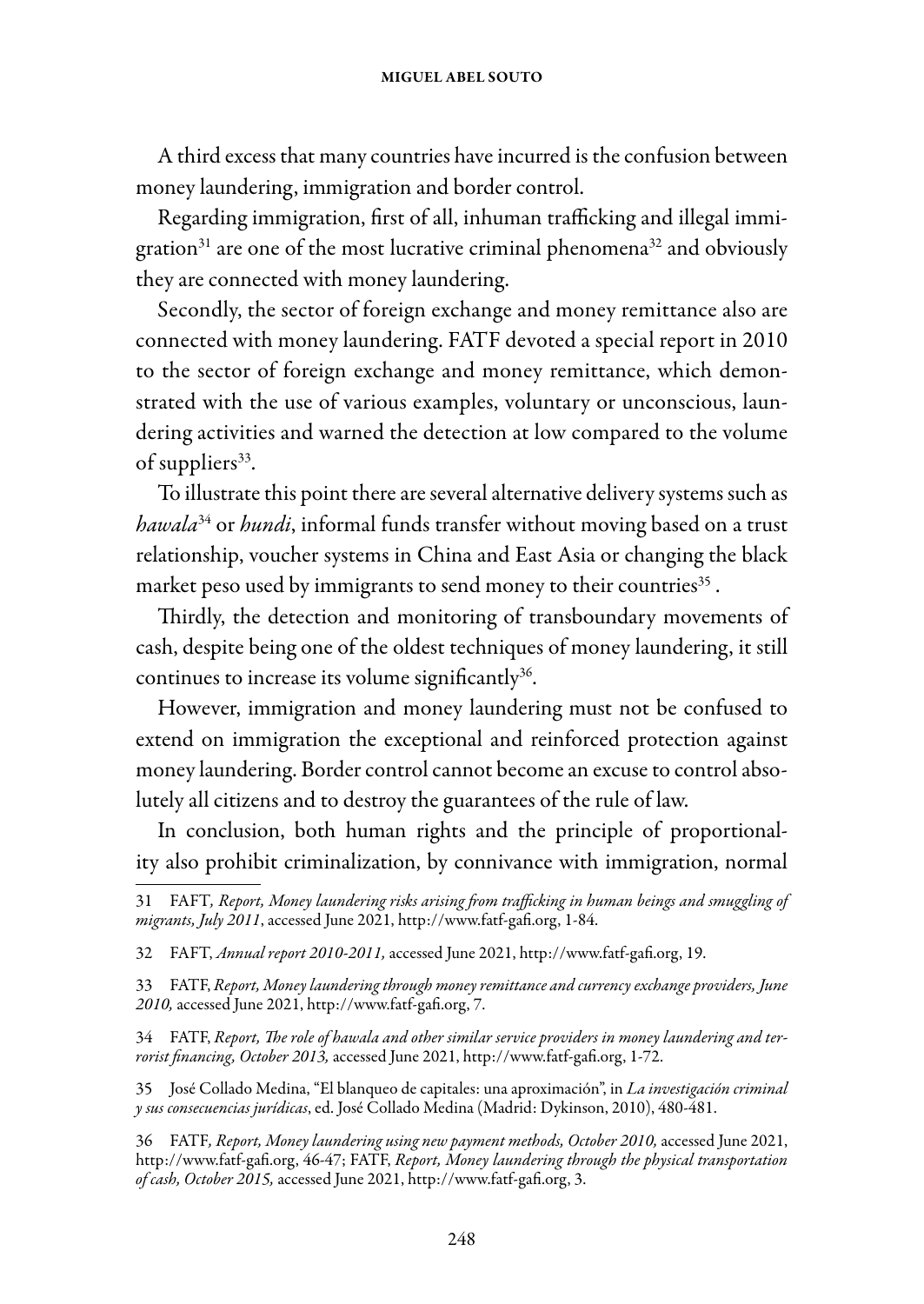behaviour in a democratic society, because the reason of state cannot prevail over the reason of law.

A fourth excess in which many countries have incurred are the defects of legislative technique when they introduce the criminal liability of legal persons and incorporate money laundering to this model of responsibility<sup>37</sup>.

The penal reform of June 22, 2010 introduced in Spain the criminal liability of legal persons and incorporated money laundering, together with other crimes, to this innovative model of criminal responsibility provided in article 31 bis of the Criminal Code38.

Soon after, Organic Law 1/2015, of March 30, modified the hitherto barely applied regulation of criminal liability of legal persons, because the first judgment of the Supreme Court on the criminal liability of legal persons did not occur until September 2, 2015.

First of all, it is quite surprising that Organic Law 1/2015 boasts of making "a technical improvement" (Preamble), as it incurs in obvious contradictions by exempting, in the second and forth sections of article 31 bis, criminal liability to legal persons for a money laundering that should not have existed due to the adoption and effective execution of suitable or adequate compliance programs to prevent it, as well as taking into account to limit the punishment, in the third paragraph of the second rule of article 66 bis, nonserious breaches of supervisory, monitoring and control duties, when letter b) of the first section of article 31 bis only takes into consideration serious breaches of those duties<sup>39</sup>.

Secondly, already in 2010 in order to introduce the criminal liability of legal persons, the Spanish legislator invoked the alleged "need to comply with international commitments<sup>"40</sup>. However this model of responsibility was not

<sup>37</sup> Abel, "Criminal responsibility of legal persons", 1; Abel, "Admission of guilt", 14-18.

<sup>38</sup> Javier Gustavo Fernández Teruelo, "Blanqueo de capitales", in *Memento experto Francis Lefebvre. Reforma penal. Ley orgánica 5/2010*, ed. Íñigo Ortiz de Urbina Gimeno (Madrid: Ediciones Francis Lefebvre, 2010), 319.

<sup>39</sup> Miguel Abel Souto, "Antinomias de la reforma penal de 2015 sobre programas de prevención que eximen o atenúan la responsabilidad criminal de las personas jurídicas", in *Compliance y prevención de delitos de corrupción*, ed. Ángela Matallín Evangelio (Valencia: Tirant lo Blanch, 2018), 13-27.

<sup>40</sup> Mateo G. Bermejo y José Ramón Agustina Sanllehí, "El delito del blanqueo de capitales", in *El nuevo Código penal. Comentarios a la reforma*, ed. Jesús María Silva Sánchez (Madrid: La Ley, 2012), 460.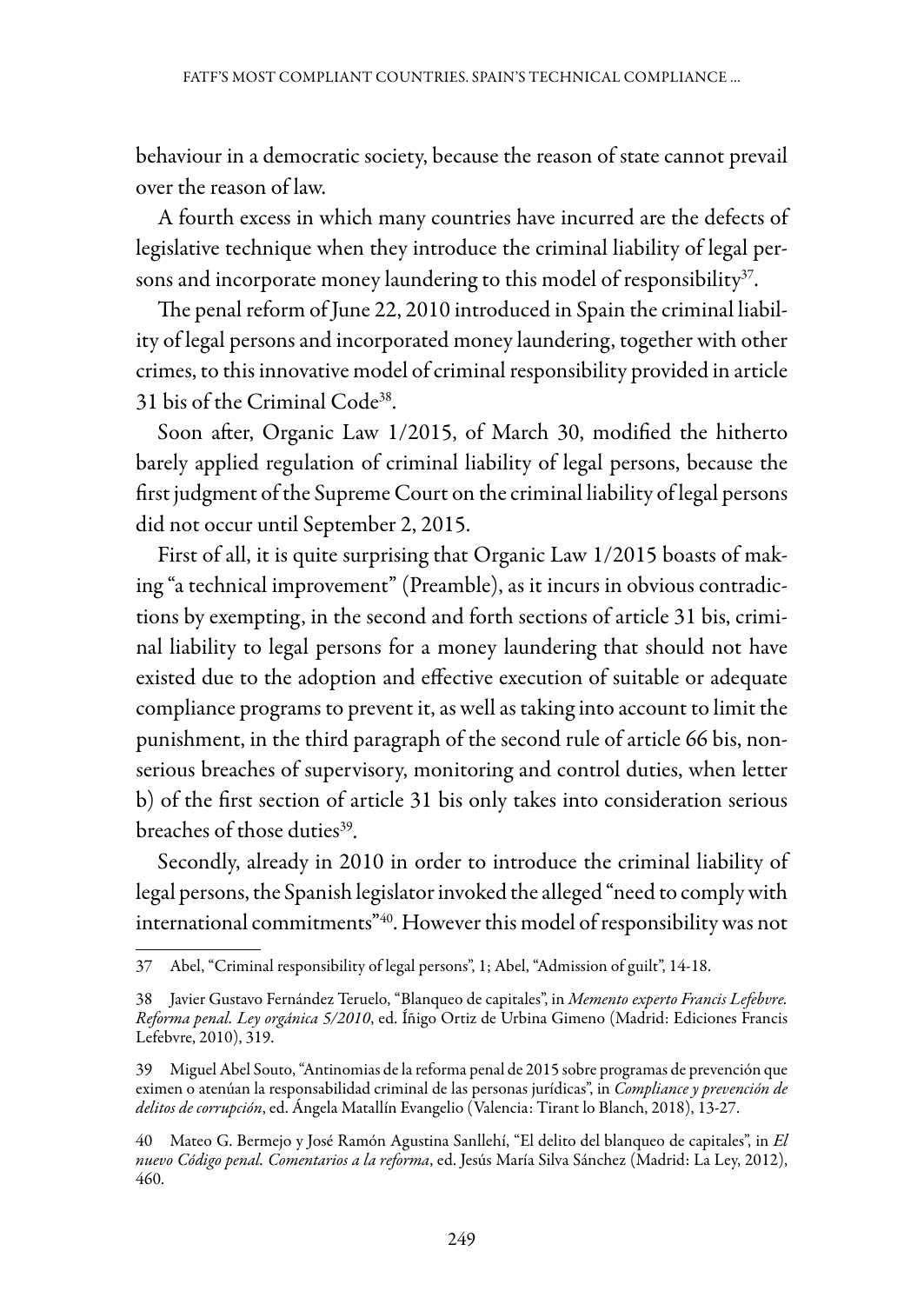mandatory $4$ <sup>1</sup>, because international agreements normally only require "effective, proportionate and dissuasive" sanctions, that is to say, administrative sanctions, security measures and other legal consequences other than penalties in the strict sense of the term were enough<sup>42</sup>.

In addition, managers and executives who have not adopted an effective compliance program will be held liable together with the company<sup>43</sup>, given that now all act "as guarantors of the non-commission of money laundering offenses in their organization, in other words, as police officers<sup>"44</sup> and in case of non-cooperation the Damocles sword hangs over them for a moneylaundering penalty.

Thus, the evaluation and monitoring by the obliged subject or legally bound party of the danger of money laundering with respect to its clients, through compliance programs, plays an important role in determining the criminal liability of legal persons<sup>45</sup>. However, the mere existence of a protocol of good practices "will not be enough"46, in order "to mitigate or exclude the liability of a legal person or avoid the liability of certain individual obligors"47, despite the fact that Organic Law 1/2015 introduces in a contradictory manner a new second (first condition) and fourth sections in article 31 bis of the Criminal Code that exempts from criminal liability legal entities that effectively adopt and execute a model of organization and management suitable or adequate for the prevention of crimes of the nature of the committed or for the significant reduction of the risk of their commission,

45 Bermejo and Agustina, "El delito del blanqueo", 446 and 459-461.

<sup>41</sup> Norberto Javier de la Mata Barranco, *Derecho penal europeo y legislación española* (Valencia: Tirant lo Blanch, 2015), 126 and 129.

<sup>42</sup> Jesús-María Silva Sánchez, "La reforma del Código penal: una aproximación desde el contexto", *Diario La Ley* 7464 (2010): 3.

<sup>43</sup> Julio Díaz-Maroto y Villarejo, *Estudios sobre las reformas del Código penal* (Cizur Menor: Civitas/ Thomson Reuters/Aranzadi: 2011), 460.

<sup>44</sup> Jesús-María Silva Sánchez, "Los delitos patrimoniales y económico-financieros", *Diario La Ley* 7534 (2010): 9

<sup>46</sup> Bernardo del Rosal Blasco, "Las pymes son las que menos preparadas están", *Diario La Ley* 8532  $(2015): 1.$ 

<sup>47</sup> Miguel Díaz y García Conlledo, "El castigo del autoblanqueo en la reforma penal de 2010", in *III congreso sobre prevención y represión del blanqueo de dinero,* ed. Miguel Abel Souto and Nielson Sánchez Stewart (Valencia: Tirant lo Blanch, 2013), 292.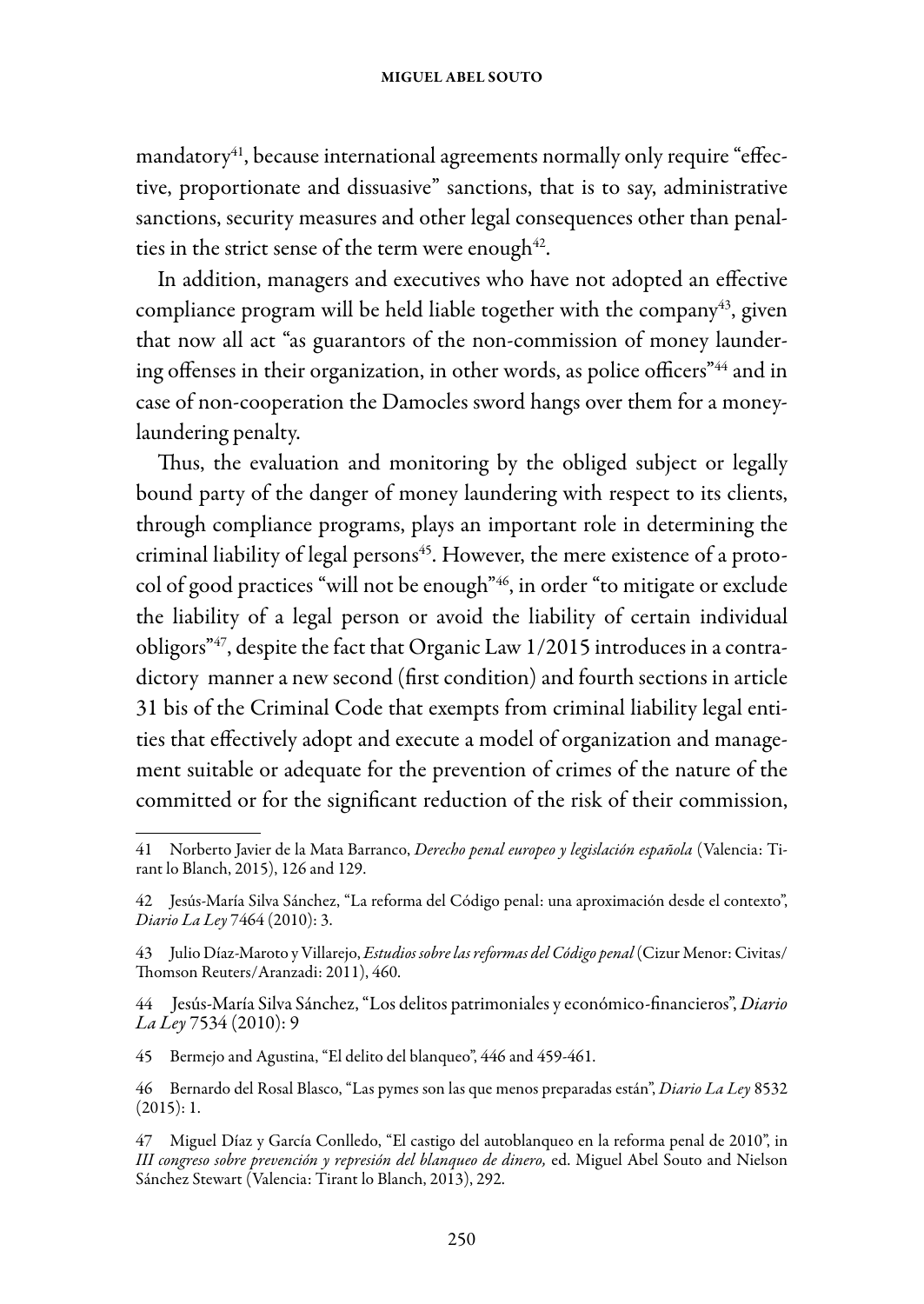because in the majority of cases the latter money laundering will prove the inefficiency of the model, its unsuitability or inadequacy to prevent it and that the danger of the commission of a criminal act has not been significantly reduced. Even when an interpretation in accordance with the principle of validity requires understanding suitability, adequacy or effectiveness in a relative sense, the exemption is condemned to "insignificant use"<sup>48</sup>, demonstrated by the Italian experience. This is important to note here because the penal reform of 2015 literally reproduces a criticized Italian Legislative Decree of June 8, 2001; in the majority of cases, as in the country cited, the mitigating factor, provided for the "partial accreditation" will be resorted to, which of course cannot refer to an inadmissible alleviation of evidence, of the prevention systems, "skillfully combined with accordance"<sup>49</sup>, which has the powerful stimulus of the fear to suffer closures of premises or suspension of activities that entail a much greater loss for the company.

Organic Law 1/2015 also contradicts itself in "the only novelty"<sup>50</sup>, that it incorporates to article 66 bis. The reform limits for legal persons, in the third paragraph of the second rule of the aforementioned article, to a maximum duration of two years the penalties in the crimes committed by those subject to the authority of the legal representatives, to those authorized to decide on behalf of the legal entity or those who have powers of organization and control, when the liability of the legal entity "derives from a breach of the duties of supervision, monitoring and control that is not of a serious nature". The truth is that the forgetful legislator of 2015 forgot that in the same reform the criterion of "due control", which was contained in article 31 bis, in the second paragraph of its first section, was modified by the "less demanding"<sup>51</sup>, formula "Serious breach … of the duties of supervision, surveillance and

<sup>48</sup> José Luis González Cussac, "Responsabilidad penal de las personas jurídicas: arts. 31 bis, ter, quáter y quinquies", in *Comentarios a la reforma del Código penal de 2015,* ed. José Luis González Cussac (Valencia: Tirant lo Blanch, 2015, 2nd ed.), 189.

<sup>49</sup> González, "Responsabilidad", 189.

<sup>50</sup> Emiliano Borja Jiménez, "Reglas generales de aplicación de las penas: arts. 66, 66 bis, 70 y 71", in González, *Comentarios*, 279.

<sup>51</sup> Fiscalía General del Estado, *Circular 1/2016, sobre la responsabilidad penal de las personas jurídicas conforme a la reforma del Código penal efectuada por la Ley orgánica 1/2015*, accessed June 2021, http://www.fiscal.es, 20 and 59.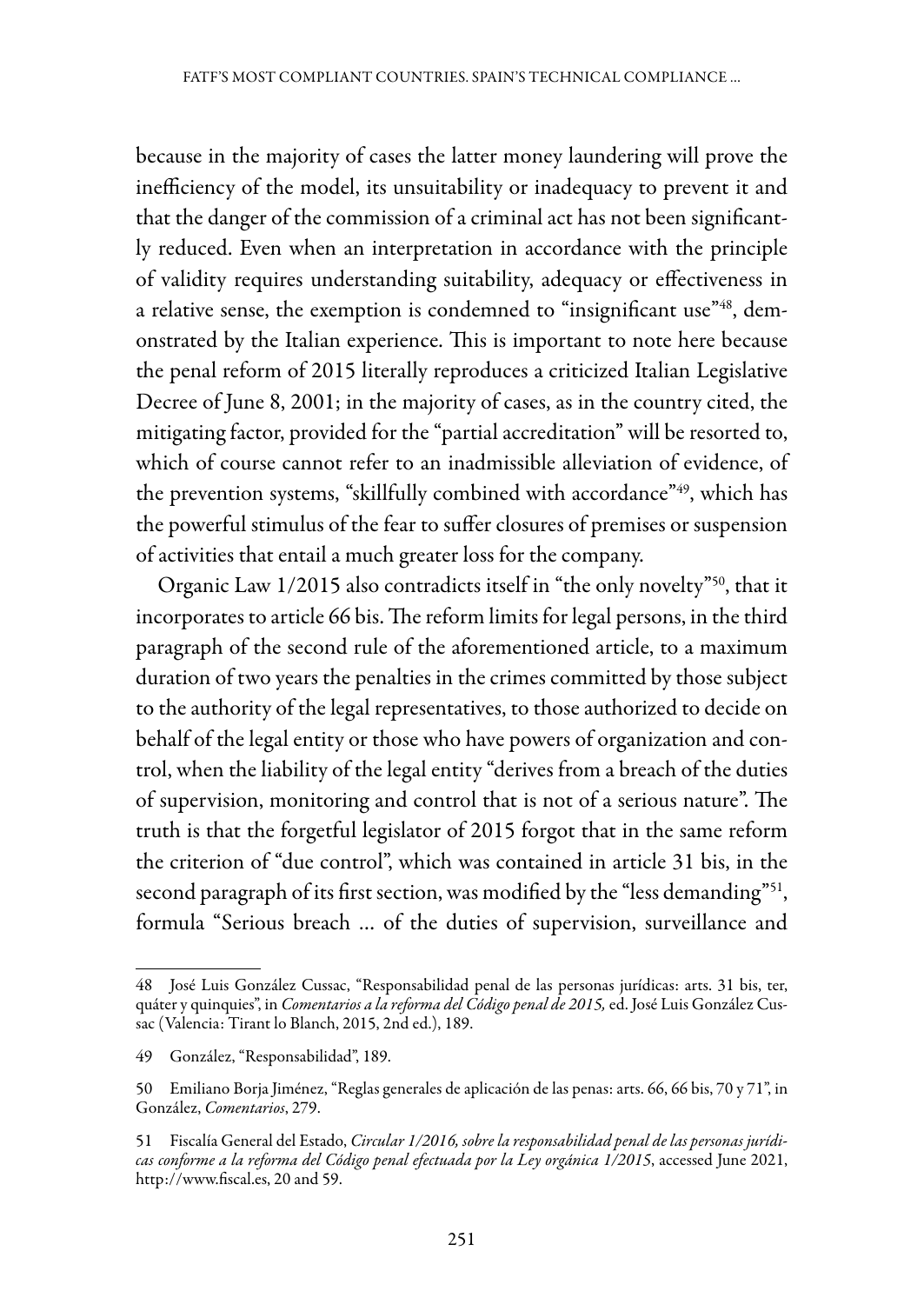#### miguel abel souto

control" of the current letter b) of 31 bis, following the recommendation made by the OECD to the Spanish authorities of "greater precision" in the "duty of control". Thus, Organic Law  $1/2015$  is incongruous<sup>52</sup>, given the fact that it stops punishing, in accordance with letter b) of the first section of article 31 bis, the less serious and minor breaches of due control and at the same time, contradictorily, takes into account to limit the penalty, in the third paragraph of the second rule of article 66 bis, non-serious breaches of supervision, monitoring and control duties that are now atypical.

Last but not least, the second rule of article 66 bis refers to legal persons used "instrumentally for the commission of criminal offenses", which offers an authentic interpretation of instrumentalization, "that the legal activity of the legal entity is less relevant than its illegal activity", although the identical wording of the two letters b) of the second rule of article 66 bis raises problems. This poses problems, given the fact that the same hypothesis serves to overcome the two- and five-year term limit or allows the permanent imposition of sometimes coinciding certain penalties. The afore said legislative negligence must be resolved with "a systematic interpretation" and in accordance with the principle of validity that allows to distinguish "a greater intensity of the criminal instrumentalization of the legal person"<sup>53</sup>. Therefore for example if a tax consultancy firm is dedicated to the laundering of money something more than to its legal work the two year limit in the penalty of prohibition of carrying out activities could be exceeded. It would be possible to exceed the five year ceiling for this penalty if the company is much more engaged in money laundering than providing advice and it would be possible to impose the aforementioned prohibition on a permanent basis when "the company is almost exclusively dedicated to money-laundering"54.

In conclusion, the use of dummy corporations for money laundering is frequent, as is evidenced by the judgments of the Supreme Court of June 26, 2012 and February 4, 2015, which make reference to some fifteen companies, some domiciled in tax havens such as Belize, the Bahamas, the Virgin

<sup>52</sup> Isidoro Blanco Cordero, *El delito de blanqueo de capitales* (Cizur Menor: Thomson Reuters/ Aranzadi, 2015), 1017.

<sup>53</sup> Borja, "Reglas", 280.

<sup>54</sup> Borja, "Reglas", 281.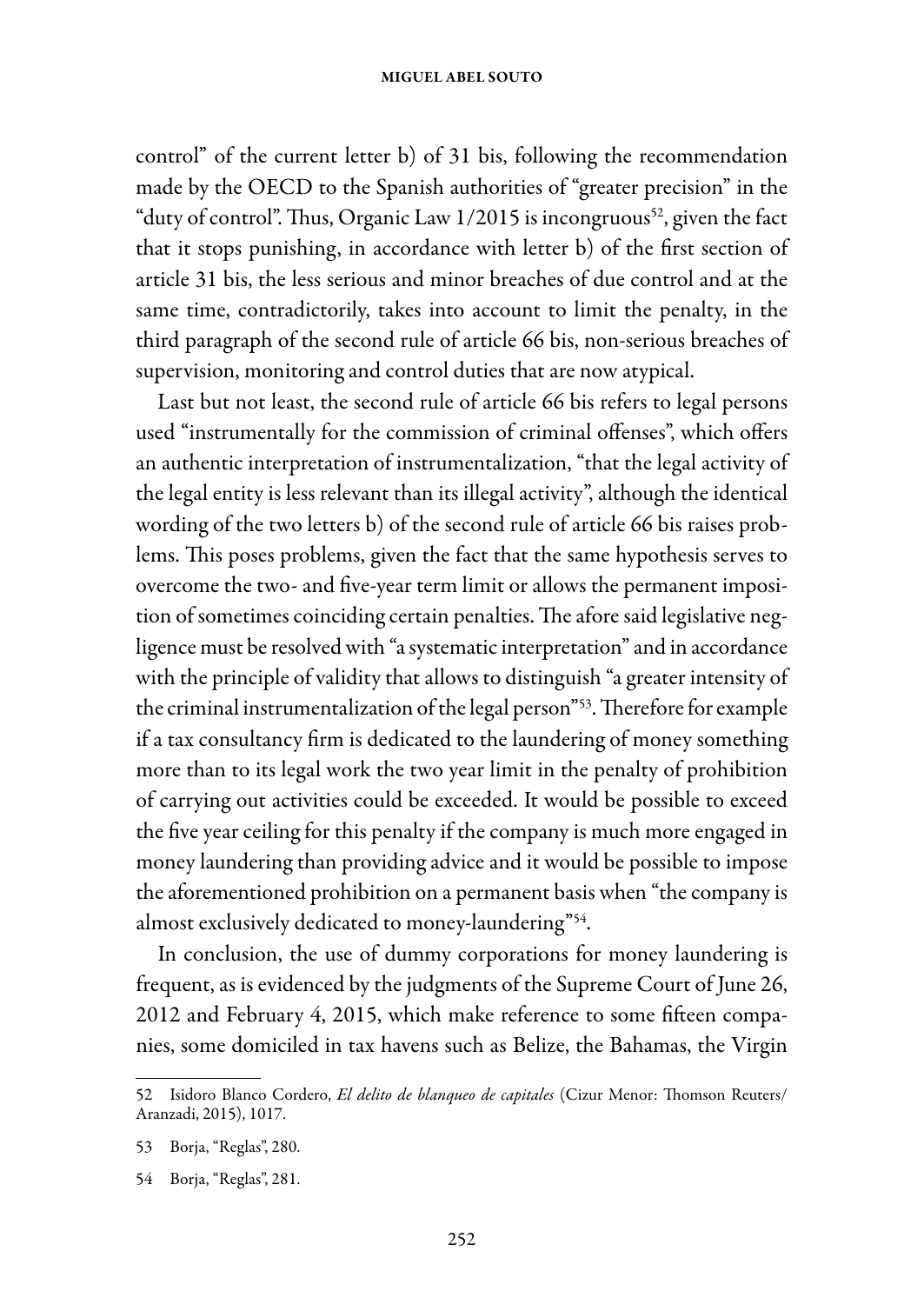Islands, Panama, Liberia, Jersey or Liechtenstein, which concealed the ownership of a huge volume of properties "which are listed twenty-three pages of the ruling of the Court of first instance". Until recently the accessory consequences and the doctrine of piercing the corporate veil were sufficient. Said doctrine prohibits the prevalence of the created legal personality if fraud is committed or third parties are harmed, as is reflected in the Supreme Court judgments of March 2, 2016 and 5 December 2012, which confirmed the involvement of 14 companies -including four from Delaware that participated in three limited liability companies, a couple of companies domiciled in Gibraltar and two other companies domiciled in the United Kingdom- of a lawyer, whose assets were clearly and unjustifiably confused with the assets of the companies, to the payment of costs, fines and civil liabilities derived from their crimes of money laundering and against the Treasury, civil liability with regard to which, of course, there was no problem that it corresponded to legal persons, as noted in the judgment of the Supreme Court of April 9, 201255.

A fifth excess in which many countries have incurred are new technologies and money laundering.

According 6 Whereas of the Directive (EU) 2018/1673 of the European Parliament and of the Council of 23 October 2018 on combating money laundering by criminal law virtual currencies present "new risks and challenges from the perspective of combating money laundering" and Directive 2018/1673 obliges member states to "ensure that those risks are addressed appropriately", but already years before Directive (EU) 2015/849 of the European Parliament and of the Council of 20 May 2015 on the prevention of the use of the financial system for the purposes of money laundering or terrorist financing required "quick and continuous adaptations of the legal framework" (28 Whereas) to respond to threats of the use of new technologies in money laundering and Directive (EU) 2018/843 of the European Parliament and of the Council of 30 May 2018 amending Directive (EU) 2015/849 on the prevention of the use of the financial system for the purposes of money laundering or terrorist financing insists on the "need to adapt to new threats" (6 Whereas) and extends the scope of Directive 2015/849 to

<sup>55</sup> Abel, "Criminal responsibility of legal persons", 1.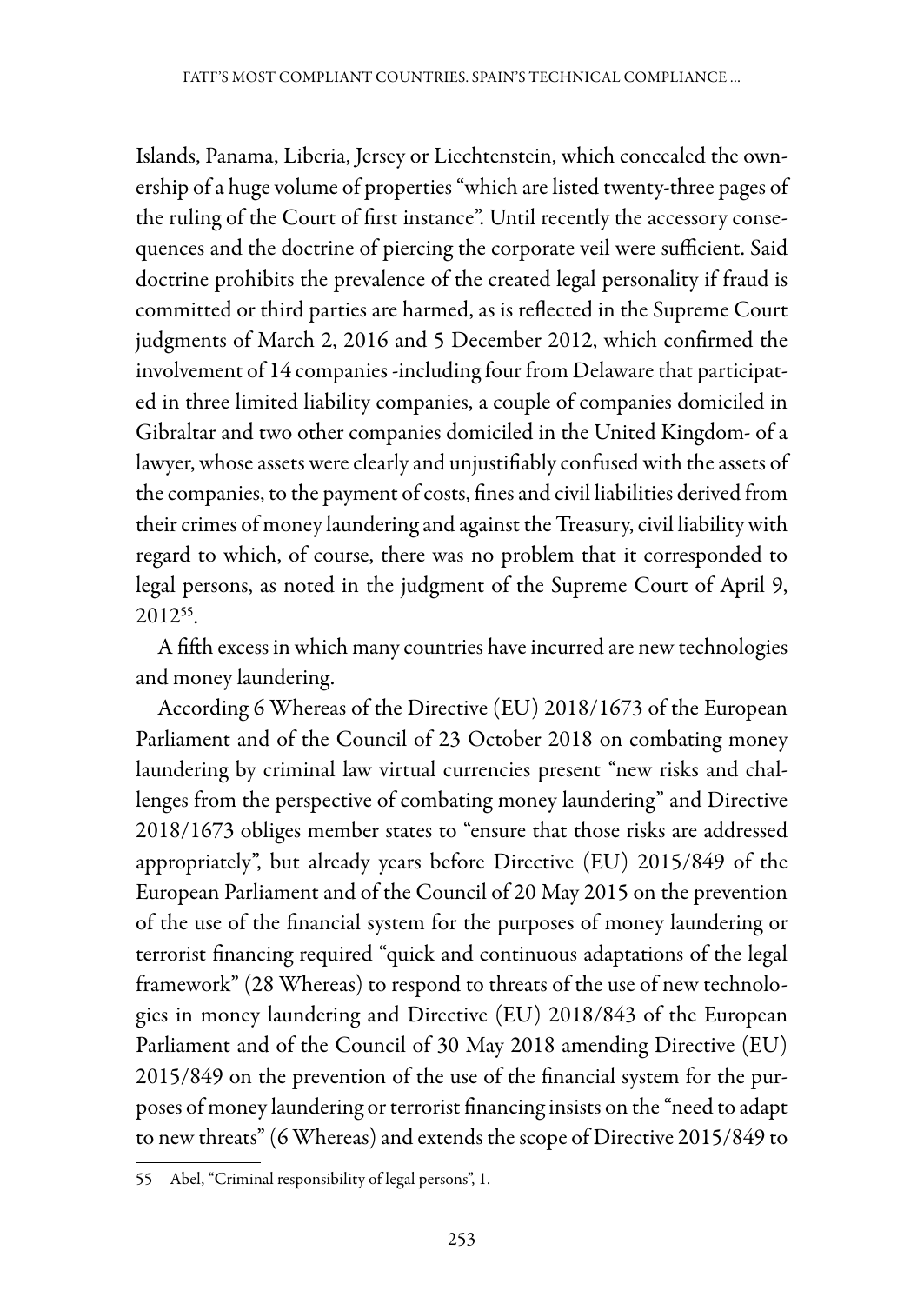"providers engaged in exchange services between virtual currencies and fiat currencies as well as custodian wallet providers" (8Whereas).

Money laundering is a "crime of globalization"<sup>56</sup> with a "typically international dimension"57. Its importance nowadays is transcendental because of the economic crisis we are suffering.

Indeed, it was noted that an offense that has benefited from the internet is money laundering, generalised by the new electronic media, with a spectacular development thanks to the potential provided via internet and electronic transfers for executing this crime<sup>58</sup>.

The increasing use of new payment methods, such as transactions and movements of funds, resulted in an increase in the detection of cases of money laundering committed using telematic media<sup>59</sup>. These new technologies are appealing to money launderers mainly because of the anonymity<sup>60</sup> provided, high marketability and usefulness of funds and global access to ATM network<sup>61</sup>. To these factors one should add: the "difficulties"<sup>62</sup> of persecution<sup>63</sup>, which requires new investigation methods that must maintain the delicate balance between security and fundamental rights.

In any case, to avoid misuse of legal insufficiencies in new technologies by organized crime, internet cannot be an "area outside the law"64, but must be regulated.

<sup>56</sup> Michael Levi, "Crimes of globalisation: some measurement issues", in *New types of crime*, ed. Matti Joutsen (Helsinki: Heuni, 2012), 107.

<sup>57</sup> Faria, "El blanqueo", 663.

<sup>58</sup> Miguel Abel Souto, "Blanqueo, innovaciones tecnológicas, amnistía fiscal de 2012 y reforma penal*", Revista Electrónica de Ciencia Penal y Criminología* 14 (2012): 1-45; Miguel Abel Souto, "Money laundering, new technologies and Spanish penal reform", *Journal of Money Laundering Control*, 16, no. 3 (2013): 266-284.

<sup>59</sup> FATF, "New payment", 7.

<sup>60</sup> Norberto Javier de la Mata Barranco, "Ilícitos vinculados al ámbito informático", in *Derecho penal informático,* ed. José Luis de la Cuesta Arzamendi (Cizur Menor: Civitas/Thomson Reuters/Aranzadi, 2010), 19.

<sup>61</sup> FATF, "New payment", 7.

<sup>62</sup> Faria, "El blanqueo", 662.

<sup>63</sup> Sabine Gless, "Strafverfolgung im Internet", *Schweizerische Zeitschrift für Strafrecht* 130, no. 1 (2012): 3-22.

<sup>64</sup> Gless, "Strafverfolgung", 32.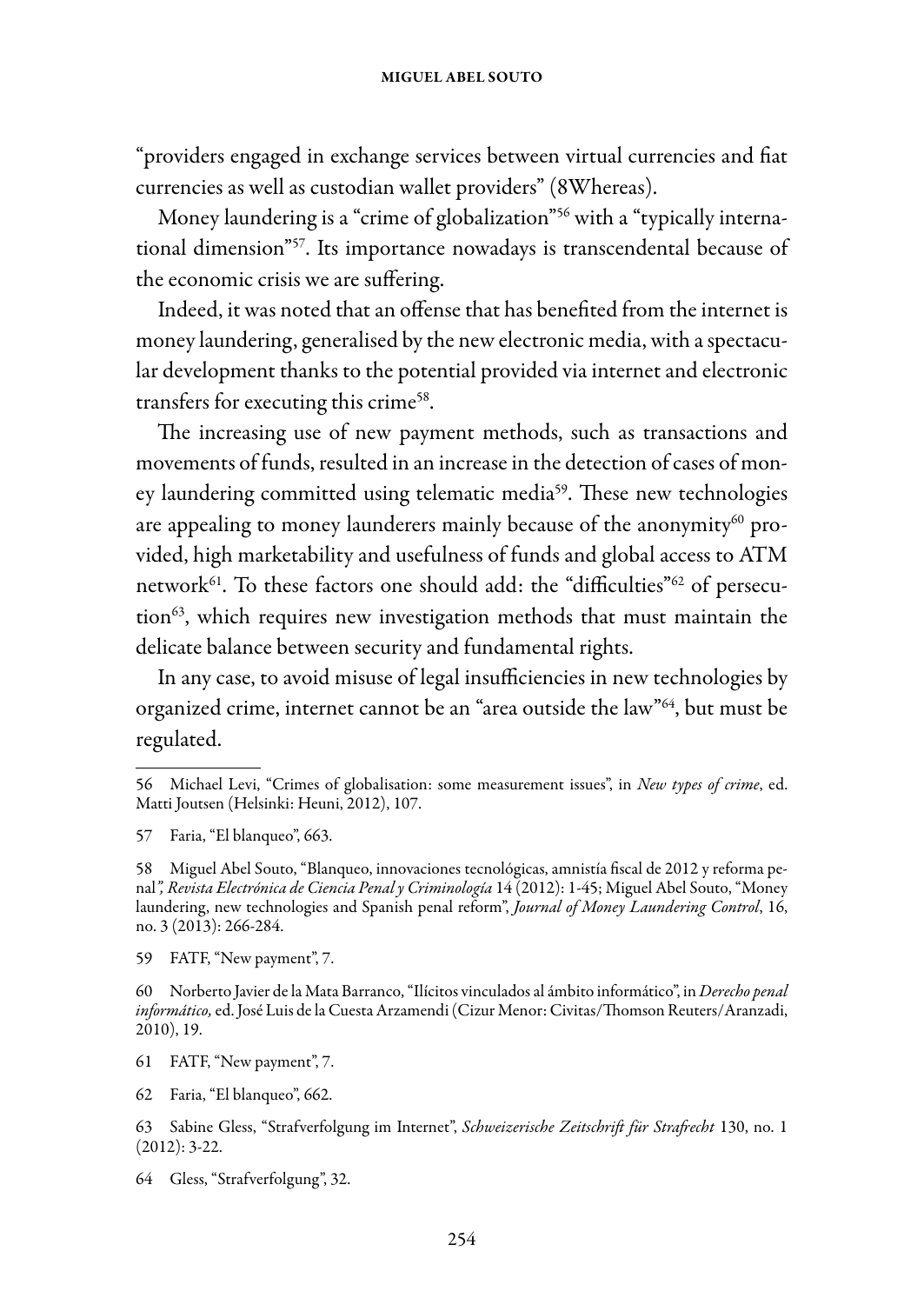Undoubtedly, the new payment systems facilitate money launderers' criminal activity. These systems are better than cash for moving large sums of money, non-face to face business relationships favour the use of straw buyers and false identities, the absence of credit risk, as there is usually a prepaid, discourages service providers from obtaining a complete and accurate customer information, and the nature of the trade and the speed of transactions make it difficult to control property or freezing<sup>65</sup>.

However, the development of technologies, including the internet, has unquestionable advantages involved and even provides, through online resources, verification of identity or other duty of surveillance for the prevention of money laundering<sup>66</sup>. The new payment methods are the result of the need to both offer commercial alternatives to traditional financial services and to include everyone in the system irrespective of poor credit rating, age or residence in areas of low bank offer. These methods can also have a positive effect on the economy, given their efficiency in terms of speed of transactions, technological security, low costs compared to payment instruments based on paper, and accessibility, especially for prepaid cards and payment services with mobile phones, identified as a possible tool to integrate excluded individuals because of poverty<sup>67</sup>.

For example, a total of four million people in the United States receive Social Security benefits without actually being bank accounts holders. To reduce their dependence on cheques, which force translates in them spending between 50 and 60 dollars a month in check cashing, bill payment or sending money to their families, benefits were provided with prepaid cards with which could buy goods or get cash. Moreover, in 2009, the war displaced in Pakistan more than a million people, and their government distributed prepaid cards with a maximum value of 25,000 rupees, about \$ 300, for the immediate assistance of 300,000 families. Similarly, in Afghanistan, the police salary is paid via mobile phones, so that policemen

<sup>65</sup> FATF, "New payment", 21.

<sup>66</sup> *The money laundering officer's practical handbook 2011* (Cambridge: Compliance training products limited, 2011), 37-39 and 54.

<sup>67</sup> FATF, "New payment", 12.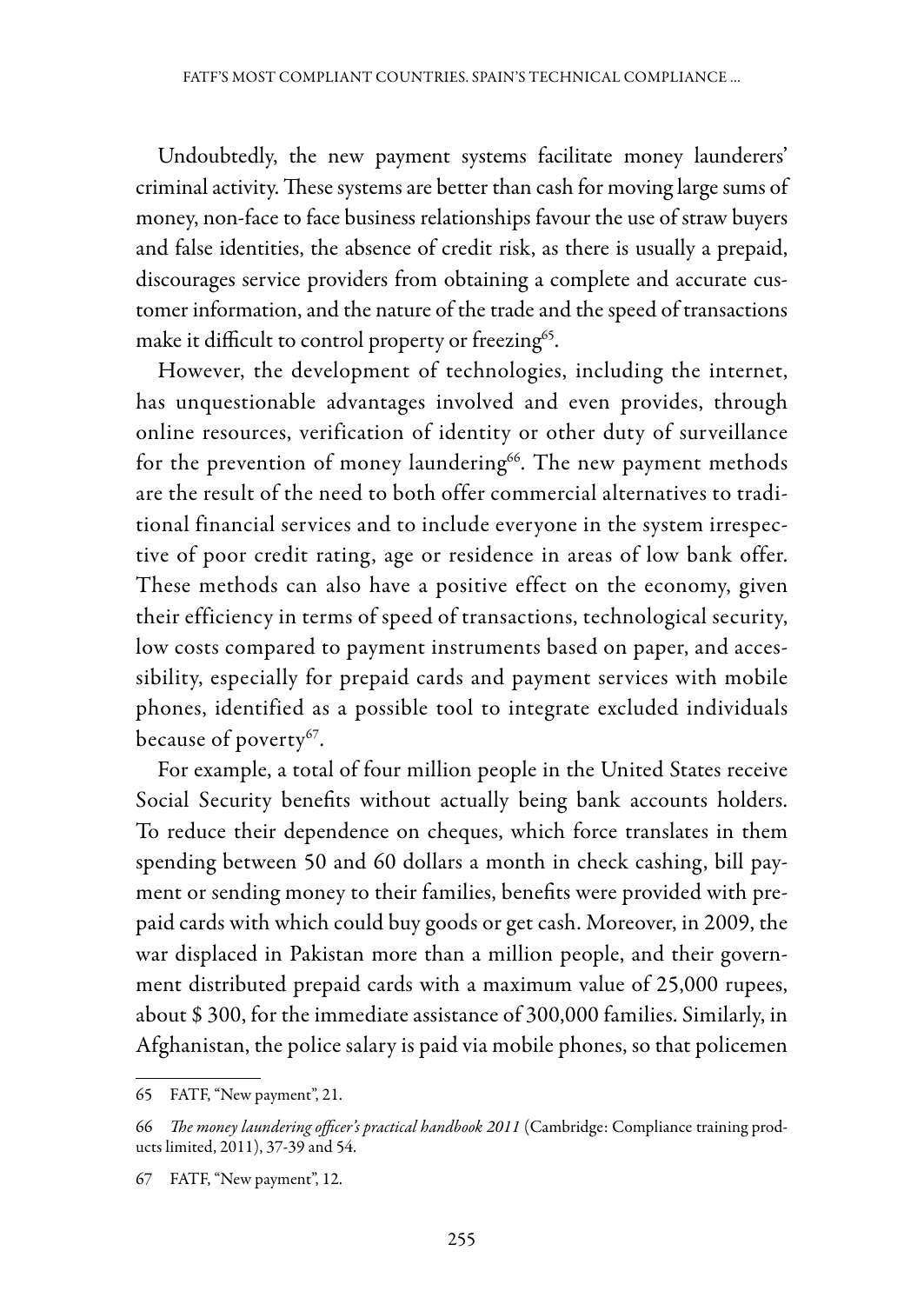#### miguel abel souto

do not have to leave their job in order to collect their salary. This also reduces the possibility of corruption or bribery<sup>68</sup>.

In 1996, the Financial Action Task Force was specifically concerned in the recommendation number 13 with new technologies and the danger they pose for potential money laundering by allowing the realization of huge transactions instantly from remote locations, while keeping the anonymity of the transgressor and without the involvement of traditional financial institutions. The absence of financial intermediation makes it difficult to identify customers and to keep a record of relevant information. In addition, traditional investigation techniques become ineffective or obsolete to new technologies: the problem of physical volume of money posed for launderers<sup>69</sup> – to the point of leaving the paper money because of slow movement – is minimized with "electronic money", its rapid mobility, especially on the internet, difficult to trace the funds transferred and the unusual volume of data to analyze make it almost impossible to detect any suspicious activity.

Please note that 38 years ago there was no internet. However, a decade and a half later the closure of the "European Union Bank" was agreed in Antigua, the bank that became famous for being the first bank to operate through the internet and for advertising explicitly on the web that this was the right bank for tax evaders and money launderers<sup>70</sup>. In 2012 nearly three-quarters of households in the European Union have internet access and over a third of the population makes banking online. Today there are more than 4.5 billion internet users in the world.

Precisely for this reason the FATF developed, in October 2010, a report regarding the use of new payment methods for money laundering which focused on prepaid cards, payment services on the internet $^{71}$ , steady growth, and its misuse for the implementation of the so called "cyber laundering" as well as on payments with mobile phones. Notably, with regard to his latter

<sup>68</sup> FATF, "New payment", 12-13, 15 and 20.

<sup>69</sup> Abel, "Volumen mundial", 2-6; Caty Vidales Rodríguez, *Régimen jurídico de la prevención y represión del blanqueo de capitales* (Valencia: Tirant lo Blanch, 2015), 16.

<sup>70</sup> Jack A. Blum *et al., Refugios financieros, secreto bancario y blanqueo de dinero* (Nueva York: Naciones Unidas, 1999), 52-57.

<sup>71</sup> Lixin Yan *et al.,* "Risk-based AML regulation on internet payment services in China", *Journal of Money Laundering Control* 14, no. 1 (2011): 93-101.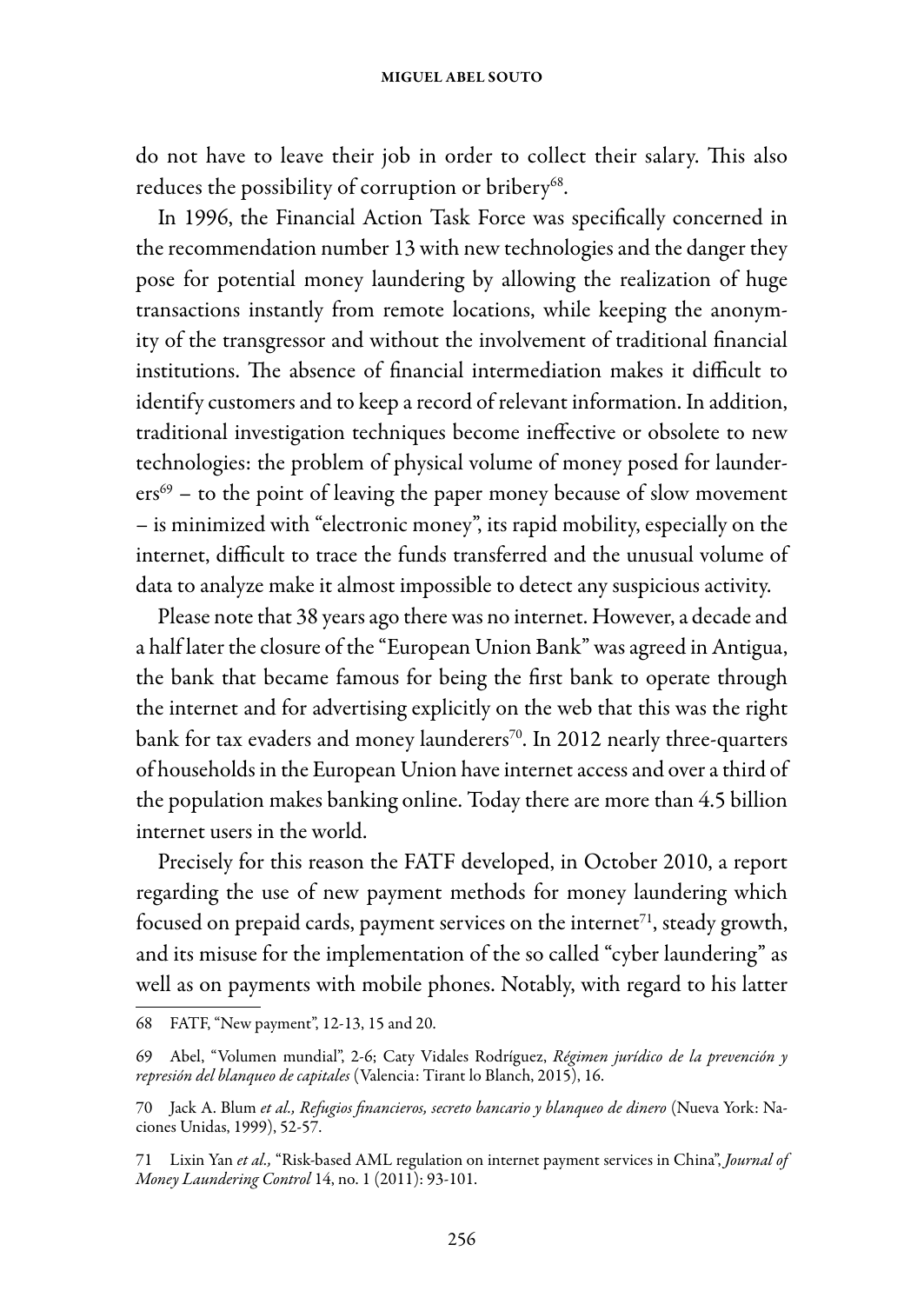issue, it is estimated that 1,400,000,000 people used payments via mobile phones for their financial transactions in 201572.

Also the FATF has provided revised recommendations on February 16 2012, of which recommendation number 15 indicates that countries and financial institutions should identify and assess the risks for money laundering relating to new technologies, while recommendation number 16 discusses about electronic transfers and identifying both their originators as beneficiaries<sup>73</sup>.

In June 2014 the FATF produced another report on virtual currencies<sup>74</sup>, in June 2015 published a Guidance for a risk-based approach virtual currencies75, in October 2018, the FATF modified recommendations 15 to clarify that it is applied to financial activities involving virtual assets and in June 2019 the FATF approved a interpretative note to recommendation 15 for virtual assets and virtual asset service providers obtain and summit required beneficiary information to conduct USD/EUR 1000 transactions<sup>76</sup>.

As for the detection and monitoring of transboundary movements of cash, and despite being one of the oldest techniques of money laundering, it still continues to increase its volume significantly<sup>77</sup>. There are also new "money" mules" recruited by email with the excuse of having an opportunity to work at home through internet. Sometimes the only payment they receive is criminal prosecution for money laundering.

In addition, the Financial Action Task Force urges countries to ensure that their authorities impede or restrict the movement of cash which is potentially related to money laundering<sup>78</sup> and the United Nations

76 FATF*, Guidance for a risk-based approach virtual assets and virtual asset service providers, June 2019,* accessed June 2021, http://www.fatf-gafi.org, 4 and 55-56.

77 FATF, "New payment", 46-47.

<sup>72</sup> FATF, "New payment", 18.

<sup>73</sup> FATF, "New payment", 17.

<sup>74</sup> FATF, *Report, Virtual currencies. Key definitions and potential AML/CFT risks, June 2014,* accessed June 2021, http://www.fatf-gafi.org, 1-15.

<sup>75</sup> FATF, *Guidance for a risk-based approach virtual currencies, June 2015*, accessed June 2021, http://www.fatf-gafi.org, 1-46.

<sup>78</sup> FATF, *International standards on combating money laundering and the financing of terrorism & proliferation. The FATF recommendations, February* 2012, accessed June 2021, http://www.fatf-gafi. org, 25 and 99-102.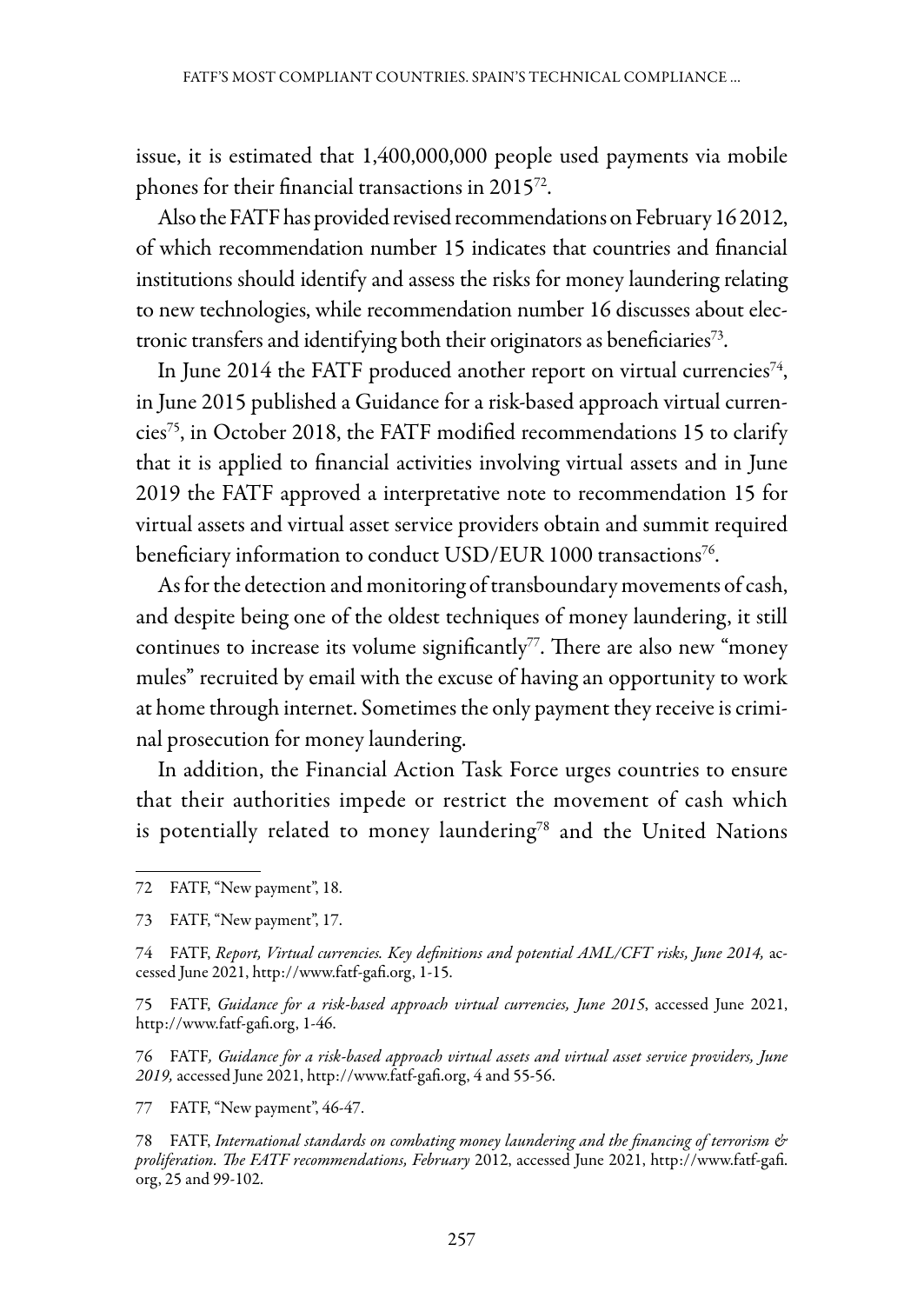Convention against corruption provides that "States Parties shall consider implementing feasible measures to detect and monitor the movement of cash… across their borders", but "without impeding in any way the movement of legitimate capital".

It has been said that the cash is the common medium of exchange in criminal transactions. In similar vein, the Spanish government, having more closely in mind its tax collection purposes, approved in 2012 a bill to combat tax fraud. The government limited to 2,500 euros cash payments (Ley 7/2012, article 7) and on 2021 the Spanish government limited cash payments to 1,000 euros. So also France and Italy, and the Indian government banned on 2016 money notes of 500 and 1,000 rupees.

However, in order to escape the Charybdis of paper money we will find the Scylla of electronic money, because new payment technologies are not without risks that may thwart prevention and repression of money laundering<sup>79</sup>.

Also with Covid-19 the use of cash is avoided and electronic means of payment are preferred, to reduce the possible contagion through physical contact with money. In the same sense, the aforementioned preventive measure of money laundering has an impact, which even intends to eliminate cash, but behind the apparent dogma of the criminogenic character of cash hides a program that exceeds the fight against crime, further marginalizing those who earn less and allows control of the private sphere<sup>80</sup>.

Last but not least, Covid-19 has also affected the total control of the population through mobile phones, to monitor the prohibitions of movement or approach, a total control that is also intended to be used in money laundering investigations to achieve greater efficiency. However, that total control can lead us to the world of Orwellian telescreens, to a future, which ORWELL described in his *Nineteen Eighty-Four* work, of "a boot stamping on a human face – forever".

A sixth excess that most countries have incurred is the expansion of the punishment of money laundering. The crime of money laundering since

<sup>79</sup> Abel, "Blanqueo, innovaciones tecnológicas, amnistía", 1-45; Abel, "Money laundering, new", 266-284.

<sup>80</sup> Mark Pieth, "Zur Einführung: Geldwäscherei und ihre Bekämpfung in der Schweiz", in *Bekämpfung der Geldwäscherei: Modellfall Schweiz?,* ed. Mark Pieth (Basel: Helbing & Lichtenhahn, 1992), 27.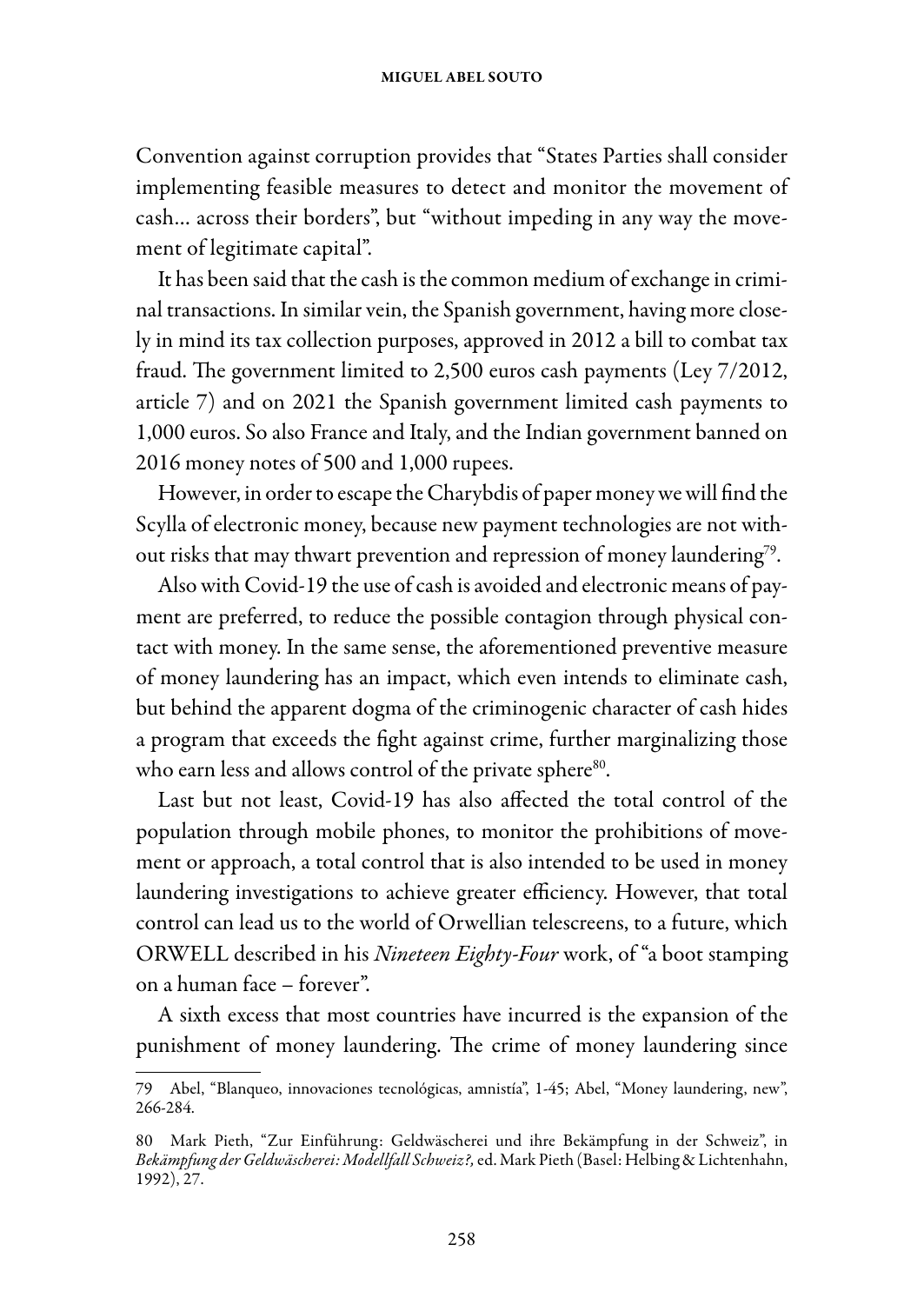its creation has been expanding unceasingly in Bolivia, Chile, Colombia, Ecuador, Germany, Italy, Mexico, Paraguay, Peru, Spain, USA, etc.<sup>81</sup>

When the "expansion" of the punishment for money laundering is taken into consideration a simile is being made: just as the universe was created, it is said, with the Big Bang and its ongoing expansion so the crime of money laundering since its creation has been expanding unceasingly<sup>82</sup>.

I made a unattended call to the legislature to moderate its intervention in money laundering<sup>83</sup>, which has preferred to add, with the organic laws 5/2010, 1/2015, 2/2015 and 6/2021, four additional reforms to the already long list of modifications on money laundering<sup>84</sup>, that undermine the legal certainty and the consideration of criminal law as *ultima ratio*. This criminal policy goes to a "breakneck speed" and continues to accelerate, despite being reported a long time ago<sup>85</sup>. These constant reforms violate the legal security or "the spirit of the mean", of which He<sup>86</sup> speaks, citing Cheng Hao and Chen Yi, scholars of Chinese Song dynasty, who believed that the doctrine of the mean includes to be steady, "steadiness means not to be changeable" and "is the law of the world".

First of all, organic law 5/2010, in the initial clause contained in article 301.1, regarding the requirement for the knowledge that the goods have their origin "in a crime", changes these words by the formula "in a criminal

<sup>81</sup> Miguel Abel Souto, "La expansión mundial del blanqueo de dinero y las reformas penales españolas de 2015, con anotaciones relativas a los ordenamientos jurídicos de Bolivia, Alemania, Ecuador, Estados Unidos, Méjico y Perú", in *Derecho Penal Económico y de la Empresa,* ed. Miguel Abel Souto, Rafael Berruezo, Jesús Agustín Celorio Vela and Yery Rojas Torrico (Ciudad de México: Centro Mexicano del Estudios en lo Penal Tributario, 2018), 9-103.

<sup>82</sup> Miguel Abel Souto, *La expansión penal del blanqueo de dinero* (Ciudad de México: Centro Mexicano de Estudios en lo Penal Tributario, 2016).

<sup>83</sup> Miguel Abel Souto, "Conductas típicas de blanqueo en el Ordenamiento penal español", in *I congreso sobre prevención y represión del blanqueo de dinero,* ed. Miguel Abel Souto and Nielson Sánchez Stewart (Valencia: Tirant lo Blanch, 2009), 243-244.

<sup>84</sup> Miguel Abel Souto, "Década y media de vertiginosa política criminal en la normativa penal Española contra el blanqueo", *La Ley Penal* 20 (2005): 5-26.

<sup>85</sup> Winfried Hassemer, "Gewinnaufspürung: jetzt mit dem Strafrecht", *Wertpapier Mitteilungen, Zeitschrift für Wirtschafts- und Bankrecht, Gastkommentar* (1994): 1369, translated to Spanish by Miguel Abel Souto as "Localización de ganancias: ahora con el Derecho penal", *Revista de Ciencias Penales* 1, no. 1 (1998): 217.

<sup>86</sup> Bingson He, *Resolution of the International Forum on Crime and Criminal Law in the Global Era on the Theory of Human Rights Defense* (Beijing: 2010), 7-8.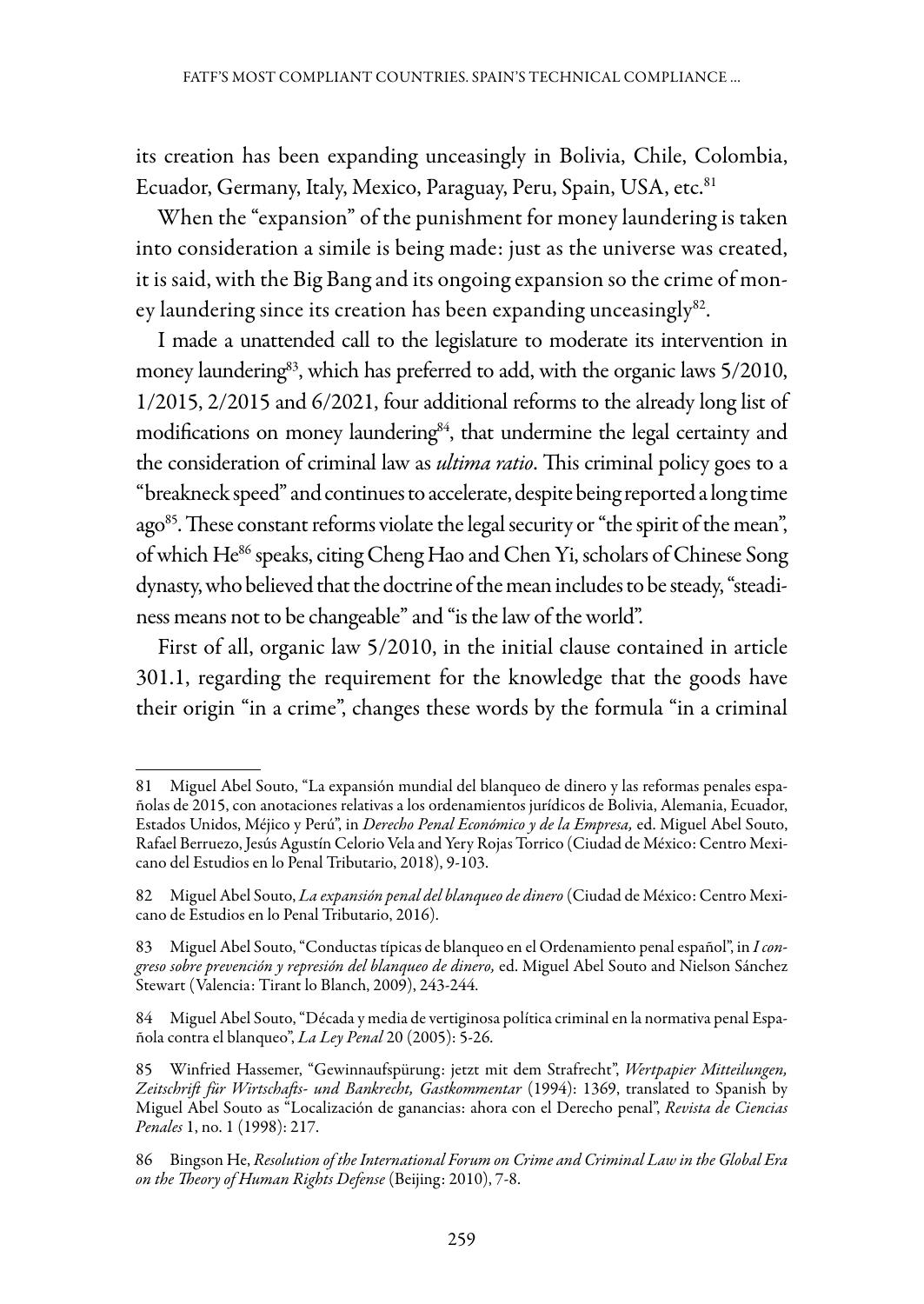activity", "without being clear the objective pursued"87 with the replacement, speech which is attributed expansion effort and, in principle, wider than the previous noun "crime"88, it seemed to allow the inclusion of the petty offenses made in preceding facts of money laundering, which would mean "an enormous enlargement of the field of this crime"89. But the petty offenses should be excluded from previous facts on the basis of a literal, historical and systematic interpretation.

However, organic law 1/2015 of March 30, although says eliminating, doing away with the petty offenses, using Orwellian Newspeak, it actually transforms most of them into minor offenses in Spain, so that expands the preceding facts of money laundering.

To illustrate this point, a single euro from a previous petty offense of fraud, now a minor offense according to article 249 of the Spanish Criminal Code, becomes a material object capable of money laundering and preparatory acts of such fraud, before unpunished regarding petty offenses, are punished in accordance article 269. However, must be excluded here the punishment of money laundering by the principle of insignificance.

Moreover, the petty offences, now minor offenses, cannot be included in the previous facts to the crime of money laundering because it limits the effectiveness of the norm<sup>90</sup>, and increases social costs<sup>91</sup> so intolerable and contrary to the principle of proportionality<sup>92</sup>. Thus  $HE^{93}$  says that to achieve the purpose of defense of human rights "the penalty must adhere

<sup>87</sup> Araceli Manjón-Cabeza Olmeda, "Receptación y blanqueo de capitales (arts. 301 y 302)", in *Comentarios a la reforma penal de 2010,* ed. Francisco Javier Álvarez García and José Luis González Cussac (Valencia: Tirant lo Blanch, 2010), 340.

<sup>88</sup> Fernández, "Blanqueo", 318-139 and 324.

<sup>89</sup> Francisco Muñoz Conde, *Derecho penal. Parte especial* (Valencia: Tirant lo Blanch, 2010), 557.

<sup>90</sup> Giovanni Maria Flick, "Le risposte nazionali al riciclaggio di capitali. La situazione in Italia, *Rivista Italiana di Diritto e Procedura Penale,* no. 4 (1992): 1264.

<sup>91</sup> Giovanni Maria Flick, "La repressione del riciclaggio ed il controllo della intermediazione finanziaria", *Rivista Italiana di Diritto e Procedura Penale,* no. 4 (1990): 1293.

<sup>92</sup> Fernández, "Blanqueo", 324; Manjón-Cabeza, "Receptación y blanqueo", 341.

<sup>93</sup> He, *Resolution,* 7.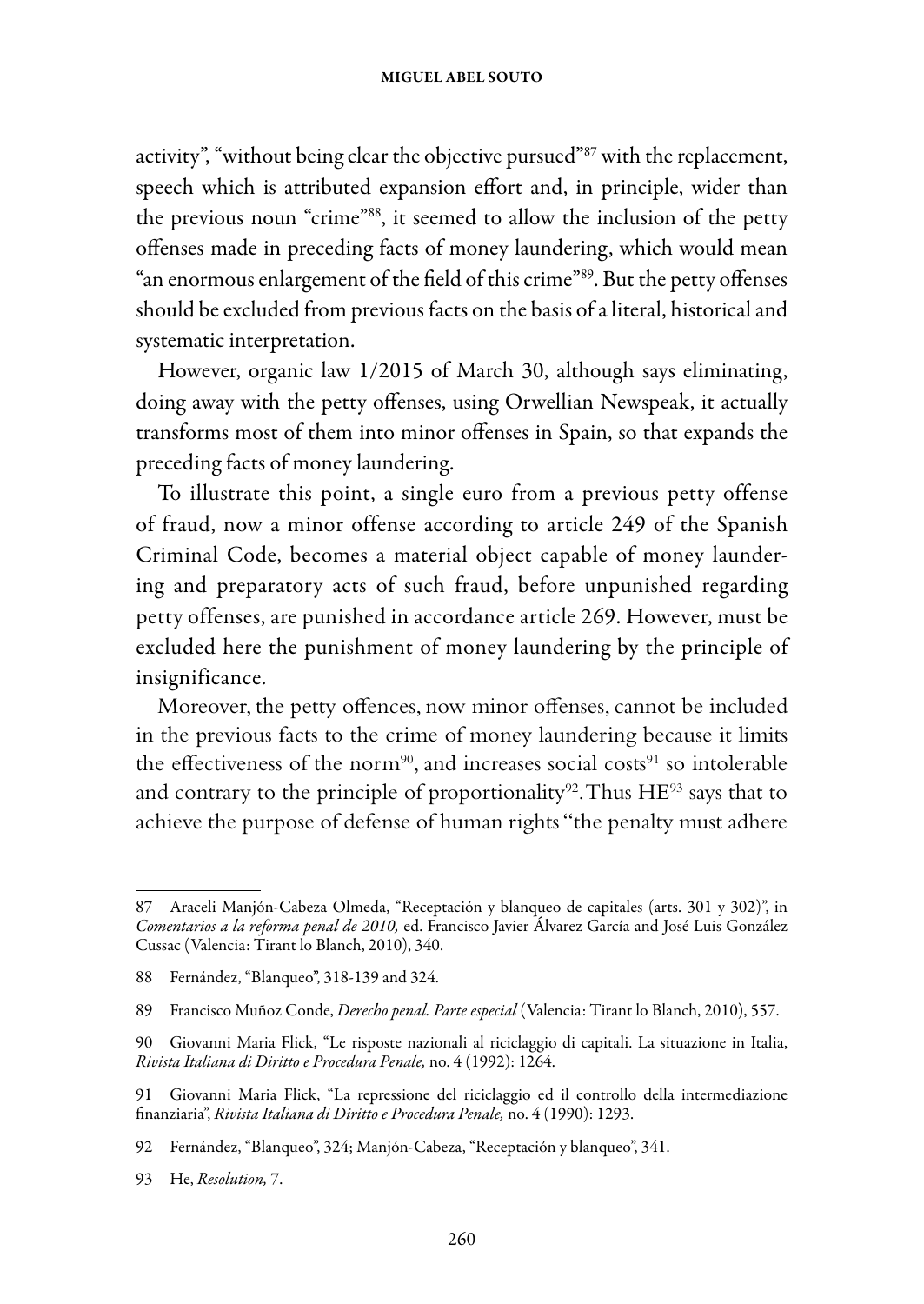to the spirit of mean", which opposes to "any penalties that are extreme, excessive" and requires "moderateness and appropriateness"<sup>94</sup>.

Secondly, organic law 5/2010, after the reference in article 301.1 to the "criminal activity", which integrates the previous fact, added "committed by him or by any third person", which punishes expressly money laundering committed by those responsible for the previous fact in the way the majority interpreted the crime<sup>95</sup> and "ditch one of the most controversial issues"96. In this sense there was already a plenary agreement no jurisdictional of the Supreme Court of 18 July 2006 admitting the self-laundering<sup>97</sup>.

But the punishment of self-laundering combined with new behaviour of possession or use, to the Criminal Code incorporated by organic law 5/2010, produces "strange consequences"<sup>98</sup>, even absurd<sup>99</sup>, because this would imply that the person who has a painting or a jewel which he has stolen would now commit a new crime and the same applies to the individual using someone else's car without permission $100$ .

Not only that, but since the enlargement of the previous facts to the old petty offenses operated under organic law 1/2015, a new crime is also committed by anyone having or wearing a scarf worth 5 euros acquired through theft, a petty offense converted now into a minor offense according to article 234.2, and who uses an old moped, of very little value, which he subtracted,

<sup>94</sup> Bingson He, *Fourth Session of the International Forum on Crime and Criminal Law in the Global Era* (Beijing: 2012), 4-5.

<sup>95</sup> Fenández, "Blanqueo", 319.

<sup>96</sup> González and Vidales, "El nuevo delito", 195.

<sup>97</sup> Miguel Abel Souto, "La reforma penal, de 22 de junio de 2010, en materia de blanqueo de dinero", in *II congreso sobre prevención y represión del blanqueo de dinero,* ed. Miguel Abel Souto and Nielson Sánchez Stewart (Valencia: Tirant lo Blanch, 2011), 78-80, with references of various sentences.

<sup>98</sup> Gonzalo Quintero Olivares, "Sobre la ampliación del comiso y el blanqueo, y la incidencia en la receptación civil", *Revista Electrónica de Ciencia Penal y Criminología* 8 (2010): 13; Gonzalo Quintero Olivares, "La reforma del comiso (art. 129)", in *La reforma penal de 2010: análisis y comentarios,* ed. Gonzalo Quintero Olivares (Cizur Menor: Aranzadi, 2010), 109.

<sup>99</sup> Abraham Castro Moreno, "Reflexiones críticas sobre las nuevas conductas de posesión y utilización en el delito de blanqueo de capitales en la reforma del Anteproyecto de 2008", *Diario La Ley*  7277 (2009): 1 and 4.

<sup>100</sup> Quintero, "Sobre la ampliación", 13; Quintero, "La reforma", 109.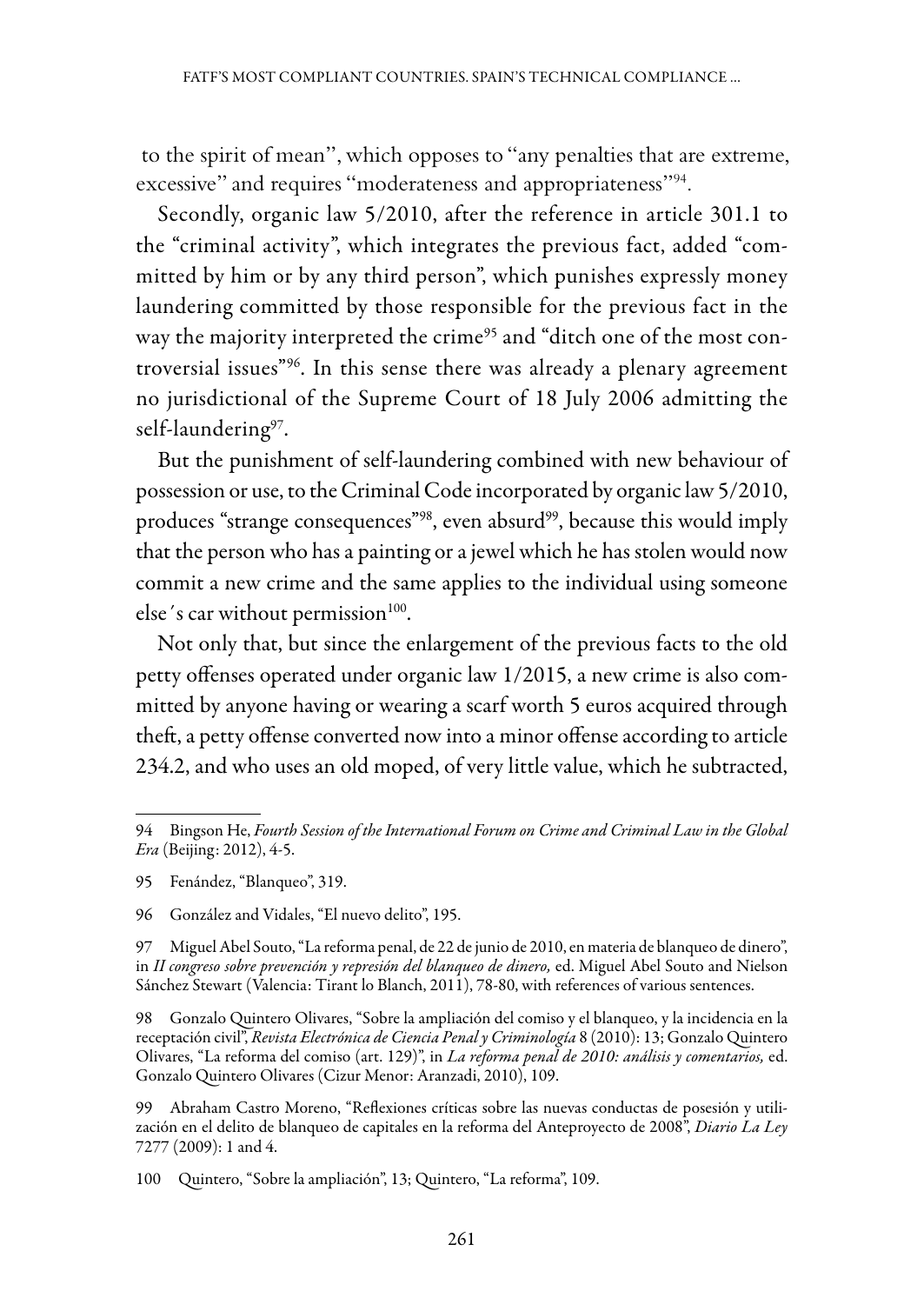because the old petty offense has become a minor offense of theft of usage with no predetermined worth of article 244.1.

To avoid jeopardy101 the *typus* should be interpreted as meaning that the possession by the authors or participants in the preceding fact as money laundering is punishable only when this is not possible to sanction them for the previous crime102. It should exclude from the *typus* both the use and another kind of possessions on the basis of the principle of insignificance and teleological interpretation, taking into consideration the legally protected interest, requiring a significant impairment of the socio-economic order and appropriateness of behaviours to incorporate illegal capital to trade.

Thirdly, the reform of June 22, 2010 incorporated in the initial paragraph of article 301.1 of the Criminal Code the possession and use of criminal property as new forms of money laundering<sup>103</sup>. The possession and use behaviours were already covered, from the Criminal Code in 1995, through the formula "perform any other act to conceal or disguise the illicit origin, or to help the person who has participated in the infringement or infringements to evade the legal consequences of their actions". Now, however, they are also explicitly included in the Code<sup>104</sup>, but regardless of the purpose that guides a money launderer<sup>105</sup>.

Thus, it seems that since organic law 1/2015 the Spanish offense of money laundering includes the carrier that among the things that moves sees the above-mentioned scarf with a anti-theft device, the person who takes care of this scarf in the cloakroom of an establishment and the garage worker who guards the old moped mentioned, knowledgeable of the subtraction, because article 301.1 punishes simple possession of property with knowledge that have their origin in an offense.

In addition, from the reform of June 22, 2010 the mere use of goods from a crime is incriminated, so that article 301.1 of Spanish Criminal Code,

<sup>101</sup> Carlos Martínez-Buján Pérez, *Derecho penal económico y de la empresa. Parte especial* (Valencia: Tirant lo Blanch, 2015), 579-580.

<sup>102</sup> Quintero, "Sobre la ampliación"; Quintero, "La reforma", 110.

<sup>103</sup> Abel, "La reforma penal, de 22 de junio", 81-98.

<sup>104</sup> Muñoz, *Derecho penal,* 554 and 556.

<sup>105</sup> Abel, *El delito de blanqueo,* 9-102, 290 and 291; Abel, "Conductas", 177-187 and 235.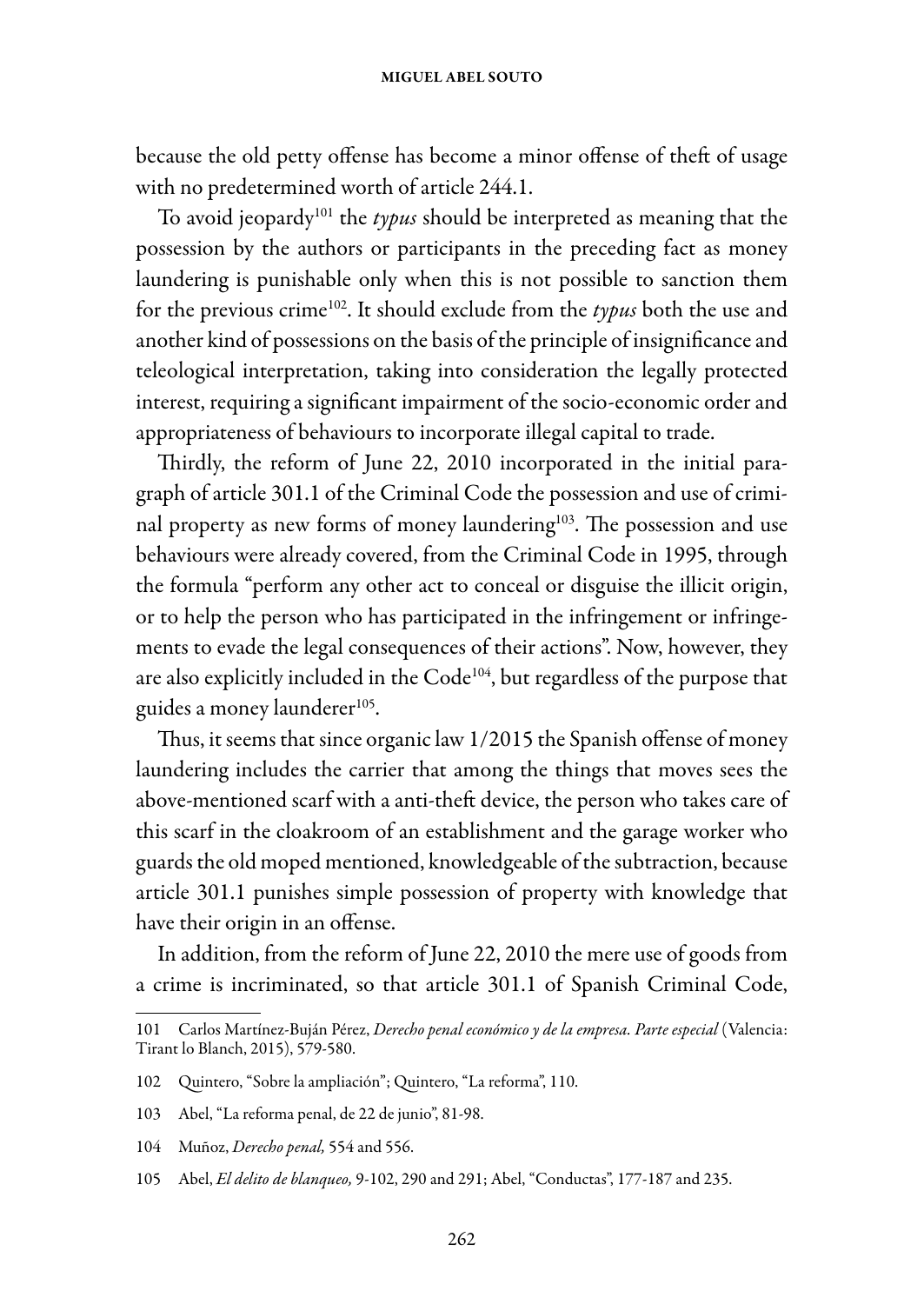such as §261 II number 2 of the German StGB, seems covering surprisingly, who write a text with a subtracted computer, but much more astonishing that since organic law 1/2015, which transforms the old petty offense into a minor offense of theft (art. 234.2), if a person writes something with a subtracted pen he is considered a money launderer.

However, the Spanish offense of money laundering, as well as the German, should be "teleologically restricted"106, which excludes of the article 301 of the Criminal Code, by reason of lack of *typus*, all material objects of insignificant quantity, as the "amount of cents"<sup>107</sup>, under the principle of insignificance<sup>108</sup> or of "minimal intervention"<sup>109</sup>.

The same principle of insignificance applies to basic consumer acts, services or merchandise sales in everyday vital business<sup>110</sup>, given how important it is for individuals to be able to transmit the money received and to use purchased goods<sup>111</sup>. The previous author who only has money originating from a crime "would prohibit almost the satisfaction of vital needs"<sup>112</sup> and thus, his own survival<sup>113</sup>, if behaviours directed to sustain life are not excluded from typus. Furthermore, it would be forcing any potential provider of goods or services "now to waive the settlement of

109 Martínez-Buján, *Derecho penal económico,* 565.

110 Aránguez, *El delito,* 184 and 247-248.

113 Isidoro Blanco Cordero, "Negocios socialmente adecuados y delito de blanqueo de capitales", *Anuario de Derecho Penal y Ciencias Penales,* no. L (1997), 272.

<sup>106</sup> Joachim Vogel, "Geldwäsche - eine europaweit harmonisierter Straftatbestand?", *Zeitschrift für die Gesamte Srafrechtswissenschaft,* no. 2 (1997): 356.

<sup>107</sup> Wilfried Bottke, "Mercado, criminalidad organizada y blanqueo de dinero en Alemania", translated to spanish by Soledad Arroyo Alfonso and Teresa Aguado Correa, *Revista Penal,* no. 2 (1998): 11.

<sup>108</sup> Carlos Aránguez Sánchez, *El delito de blanqueo de capitales* (Madrid/Barcelona: Marcial Pons, 2000), 184, 185 and 248; José Manuel Palma Herrera, *Los delitos de blanqueo de capitales* (Madrid: Edersa, 2000), 350-351.

<sup>111</sup> Ernst-Joachim Lampe, "Der neue Tatbestand der Geldwäsche (§261 StGB)", *Juristen Zeitung*, no. 3 (1994), translated to Spanish by Miguel Abel Souto and José Manuel Pérez Pena as "El nuevo tipo penal del blanqueo de dinero (§261 StGB)", *Estudios Penales y Criminológicos,* no. XX (1997), 131-133.

<sup>112</sup> Stephan Bacton, "Sozial übliche Geschäftstätig keit und Geldwäsche (§261 StGB)", *Strafverteidiger,* no. 3 (1993), 161.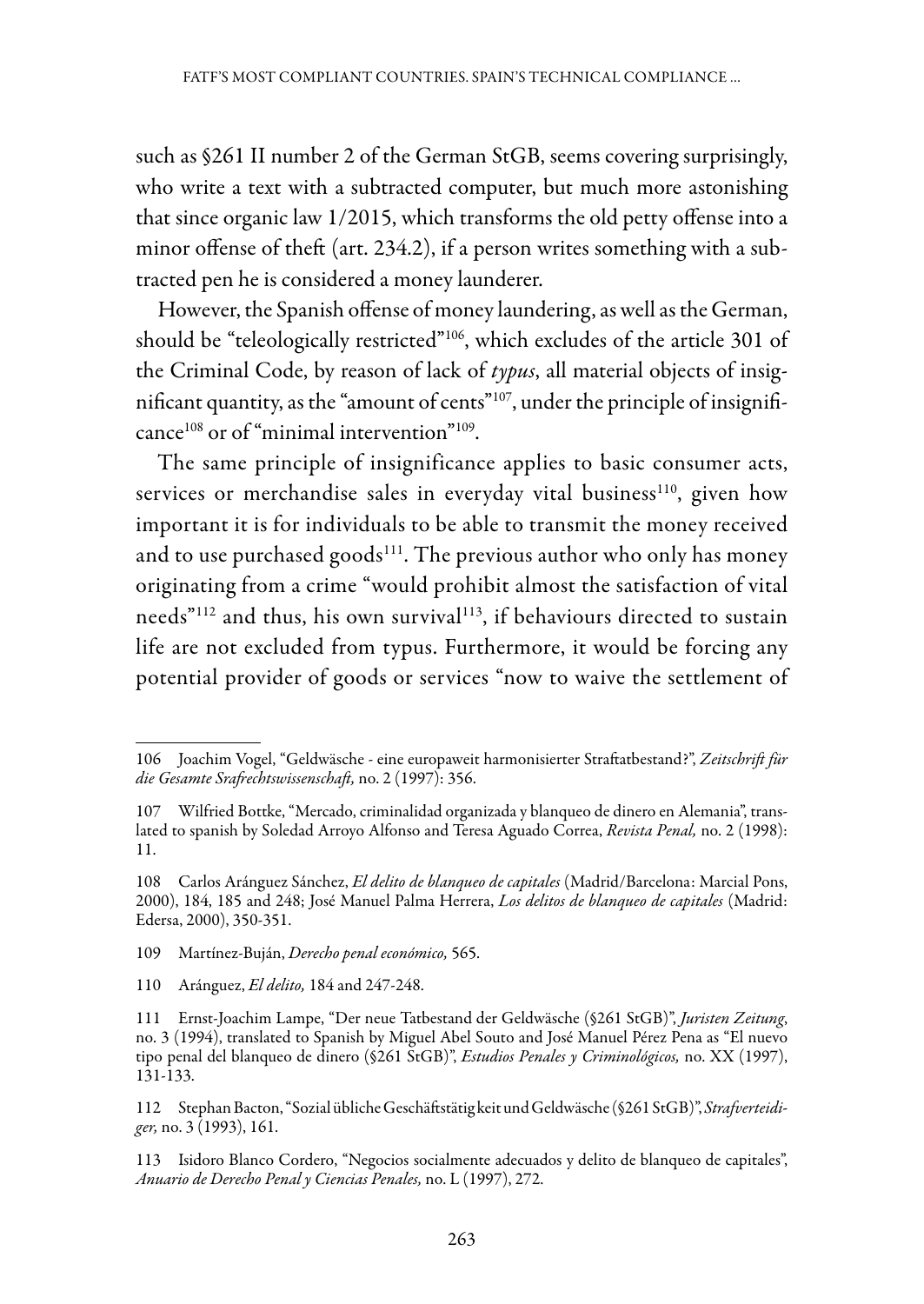accounts with uncontrolled money now to refrain traffic"<sup>114</sup>, which limits so much economic rights of the citizen raising serious questions of constitutionality115. According to HE the penalty "to achieve the greatest value of defending human rights" must be "moderate, appropriate, fair, impartial, and free from excess and deficiency"<sup>116</sup>, and these elements are not satisfied in the current case and also here would criminalize "behaviours which do not violate human rights, such unethical behaviours". The primary and main adjustments in response to crimes in the era of globalization requires decriminalization of "immoral behaviours or minor offences with petty violation against social orders"<sup>117</sup>.

Fourthly, regarding the new aggravations laundering of profits from certain crimes against public administration, contained in articles 419-445 of the Penal Code, against land planning and urbanism<sup>118</sup>, the penalty is aggravated despite such increases gravity "do not have relevant general preventive effect"<sup>119</sup>. Over this punitive "hardening" <sup>120</sup> must be applied the penalty of imprisonment in the upper half for membership of an organization dedicated to money laundering of article 302.1 Penal Code<sup>121</sup>, so that the penalty can achieve "really high limits"<sup>122</sup>.

The reform of April 28, 2021 increases the punishment of money laundering when goods come from trafficking in human bens, crimes against foreign citizens, those related to prostitution and sexual exploitation, corruption of

117 He, *Fourth,* 4.

118 Abel, "La reforma penal, de 22 de junio", 98-103; Miguel Abel Souto, "Anti-corruption strategy in the global era and money laundering", in *Fifth Session of the International Forum on Crime and Criminal Law in the Global Era* (Beijing, 2013), 1-7.

119 Silva, "La reforma", 5.

120 Díaz, "El castigo", 288.

121 José Manuel Lorenzo Salgado, "El tipo agravado de blanqueo cuando los bienes tengan su origen en el delito de tráfico de drogas", in Abel and Sánchez, *III congreso,* 235-237.

122 Francisco Muñoz Conde, "El delito de blanqueo de capitales y el Derecho penal de enemigo", in Abel and Sánchez, *III congreso,* 376.

<sup>114</sup> Wilfried Bottke, "Teleologie und Effektivität der Normen gegen Geldwäsche", Teil 2, *Wistra,*  no. 4 (1995), 122.

<sup>115</sup> Blanco, "Negocios", 290.

<sup>116</sup> He, *Resolution,* 8.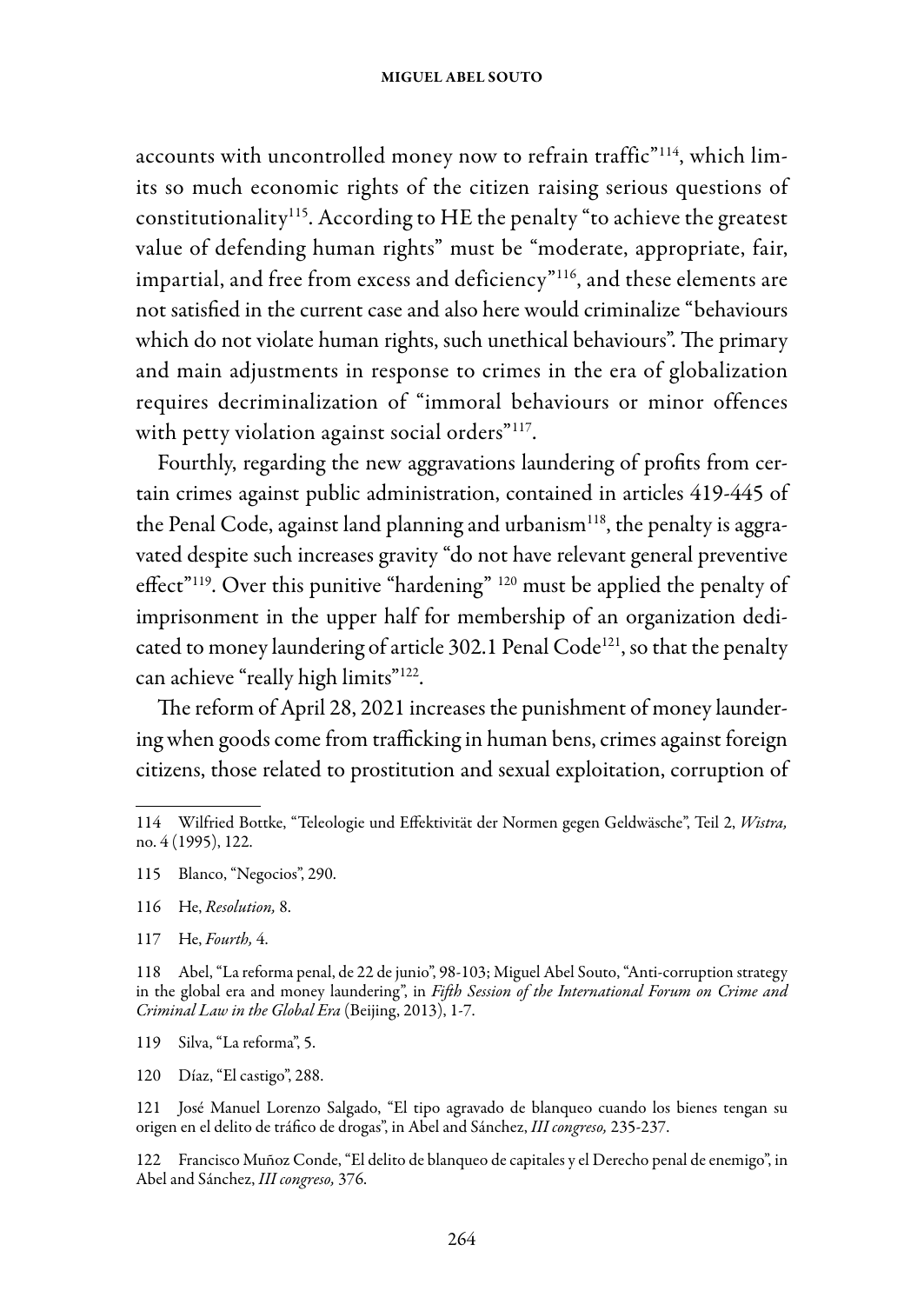minors, corruption in business and the reform also aggravates the penalty for subjects bound by the prevention regulations if they launder in the exercise of their professional activity.

It cannot be presumed that the amount of money laundered from these offenses exceeds the amount derived from other crimes, for example, the "illicit sale of weapons"123. Neither are these aggravations justified by the legally protected interests<sup>124</sup>, because they are the same values protected by the basic *typus*, since the Administration of Justice is interested in punishing any crime and the socio-economic order is not more damaged by the laundering of the proceeds of such crimes. Truly the laundered value determines a higher content of unfairness and it should aggravate the penalty125, so the qualified *typus* would focus on the characteristics of the material object, the "magnitude"126 or obvious importance of the amount laundered, but not in the irrelevant nature of the predicate offense<sup>127</sup>, since the foundation of the aggravation would reside in the greater flow of illicit goods<sup>128</sup> put into circulation. From a technical standpoint, it is also unacceptable to increase the penalties for laundering according to the origin of goods, given that the autonomy of this crime would deny to attend the previous offense. The criminalization of money laundering would be deprived of independent material content and would simply be a reinforcement of the legally protected interest through the crime of which capital derives<sup>129</sup>. Finally, the foundation of the aggravation underlies neither greater reproach, since the person who converts property

127 Aránguez, *El delito,* 316.

<sup>123</sup> Faria, "El blanqueo", 678.

<sup>124</sup> Ignacio Berdugo Gómez de la Torre and Eduardo Ángel Fabián Caparrós, "La «emancipación» del delito de blanqueo de capitales en el Derecho penal español", *Diario La Ley* 7535 (2010), 13.

<sup>125</sup> Palma, *Los delitos,* 787-788.

<sup>126</sup> Miguel Díaz y García Conlledo, "Blanqueo de bienes", in *Enciclopedia penal básica,* ed. Diego-Manuel Luzón Peña (Granada: Comares, 2002), 209.

<sup>128</sup> Patricia Faraldo Cabana, "Aspectos básicos del delito de blanqueo de bienes en el Código penal de 1995", *Estudios Penales y Criminológicos,* no. XXI (1998), 150; Caty Vidales Rodríguez, *Los delitos de receptación y legitimación de capitales en el Código penal de 1995* (Valencia: Tirant lo Blanch, 1997), 142.

<sup>129</sup> Eduardo Ángel Fabián Caparrós, *El delito de blanqueo de capitales* (Madrid: Colex, 1998), 194.